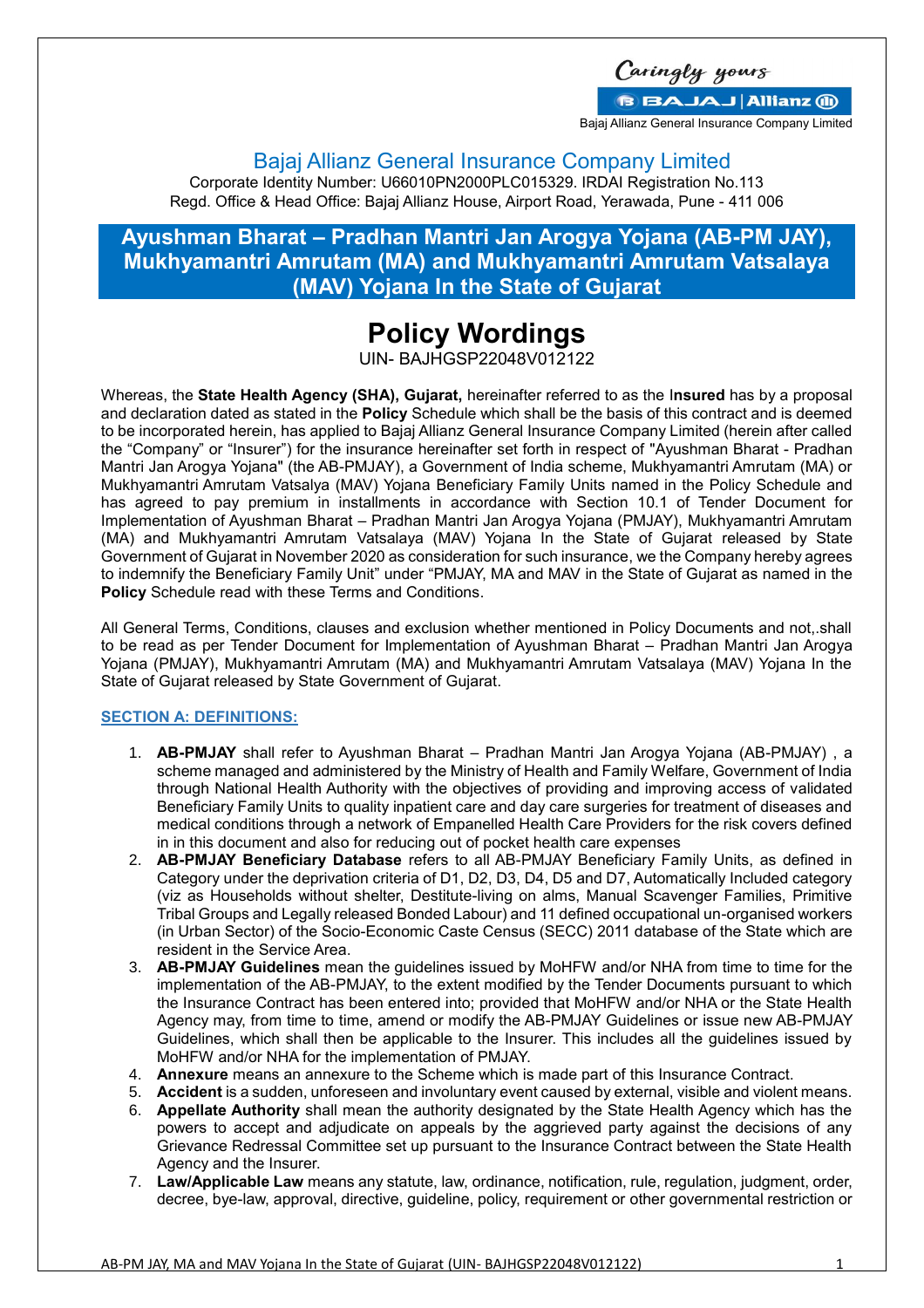**BBAJAJ Allianz M** 

Bajaj Allianz General Insurance Company Limited

any similar form of decision applicable to the relevant party and as may be in effect on the date of the execution of this Agreement and during the subsistence thereof.

- 8. **Beneficiary** means a member of the PMJAY or MA or MA Vatsalya Beneficiary Family Units who is eligible to avail benefits under the Pradhan Mantri Jan Arogya Yojana or under Mukhyamantri Amrutam or Mukhyamantri Amrutam Vatsalya Yojana. Referred to as PMJAY or MA or MA Vatsalya Beneficiary henceforth in the document.
- 9. **Beneficiary Family Unit or "Ayushman Bharat - Pradhan Mantri Jan Arogya Yojana" (the AB-PMJAY), a Government of India scheme, Mukhyamantri Amrutam (MA) or Mukhyamantri Amrutam Vatsalya (MAV) Yojana or PMJAY, MA and MAV Beneficiary Family Unit** refers to those families including all its members figuring in the Socio-Economic Caste Census (SECC) database under the deprivation criteria of D1, D2, D3, D4, D5 & D7, Automatically Included category (viz as Households without shelter, Destitute-living on alms, Manual Scavenger Families, Primitive Tribal Groups and Legally released Bonded Labour) and 11 broadly defined occupational un-organised workers (in Urban Sector) of the Socio-Economic Caste Census (SECC) 2011 database of the State/ UT Government along with the existing MA and MA Vatsalya Beneficiary Families not figuring in the SECC Database of the State / UTs Referred to as PMJAY Beneficiary Family Unit henceforth in the document.
- 10. **Benefit Risk Cover or Benefit Cover** refers to the annual basic cashless hospitalisation coverage of Rs.5,00,000/- under Model ''C'' (any one model as decided by the State Health Agency Gujarat) that the insured families would receive under the Ayushman Bharat- Pradhan Mantri Jan Arogya Yojana, or Mukhyamantri Amrutam or Mukhyamantri Amrutam Vatsalya Yojana.
- 11. **Benefit Package or Health Benefit Package** refers to the bundled package of services required to treat a condition/ailment/ disease that insured families would receive under AB-PMJAY, MA or MAV and detailed in schedule 3 to the Scheme subject to exclusions.
- 12. **Cashless Access Service** means a facility extended by the Insurer to the Beneficiaries where the payments of the expenses that are covered under the Risk Cover are directly made by the Insurer to the Empanelled Health Care Providers in accordance with the terms and conditions of this Insurance Contract, such that none of the Beneficiaries are required to pay any amounts to the Empanelled Health Care Providers in respect of such expenses, either as deposits at the commencement or at the end of the care provided by the Empanelled Health Care Providers.
- 13. **Cashless facility** means a facility extended by the Company to the insured where the payments, of the costs of treatment undergone by the Beneficiaries in accordance with the Policy terms and conditions, are directly made to the Network provider by the Company to the extent pre-authorization approved.
- 14. **CHC** means a community health centre located at the block level in the State.
- 15. **Claim** means a claim that is received by the Insurer from an Empanelled Health Care Provider, on behalf of covered Beneficiaries, either online or through alternate mechanism in absence of internet connectivity.
- 16. **Clause** means a clause of this Insurance Contract.
- 17. **Claim Payment** means the payment of eligible Claim received by an Empanelled Health Care Provider from the Insurer in respect of benefits under the Risk Cover made available to a Beneficiary.
- 18. **Condition precedent** means a Policy term or a condition upon which the Company's liability under the Policy is conditional upon.
- 19. **Congenital Anomaly** refers to a condition(s) which is present since birth, and which is abnormal with reference to form, structure or position.
	- a. Internal Congenital Anomaly- Congenital anomaly which is not in the visible and accessible parts of the body
	- b. External Congenital Anomaly- Congenital anomaly which is in the visible and accessible parts of the body
- 20. **Days** mean and shall be interpreted as calendar days unless otherwise specified.
- 21. **Day Care Centre** means any institution established for day care treatment of illness and/or injuries or a medical setup within a hospital and which has been registered with local authorities, wherever applicable and is under the supervision of a registered and qualified medical practitioner AND must comply with all minimum criteria as under:
	- a. Has qualified nursing staff under its employment:
	- b. Has qualified medical practitioner/s in charge:
	- c. Has a fully equipped operation theatre of its own where surgical procedures are carried out:
	- d. Maintains daily record of patients and will make these accessible to the Company's authorized personnel.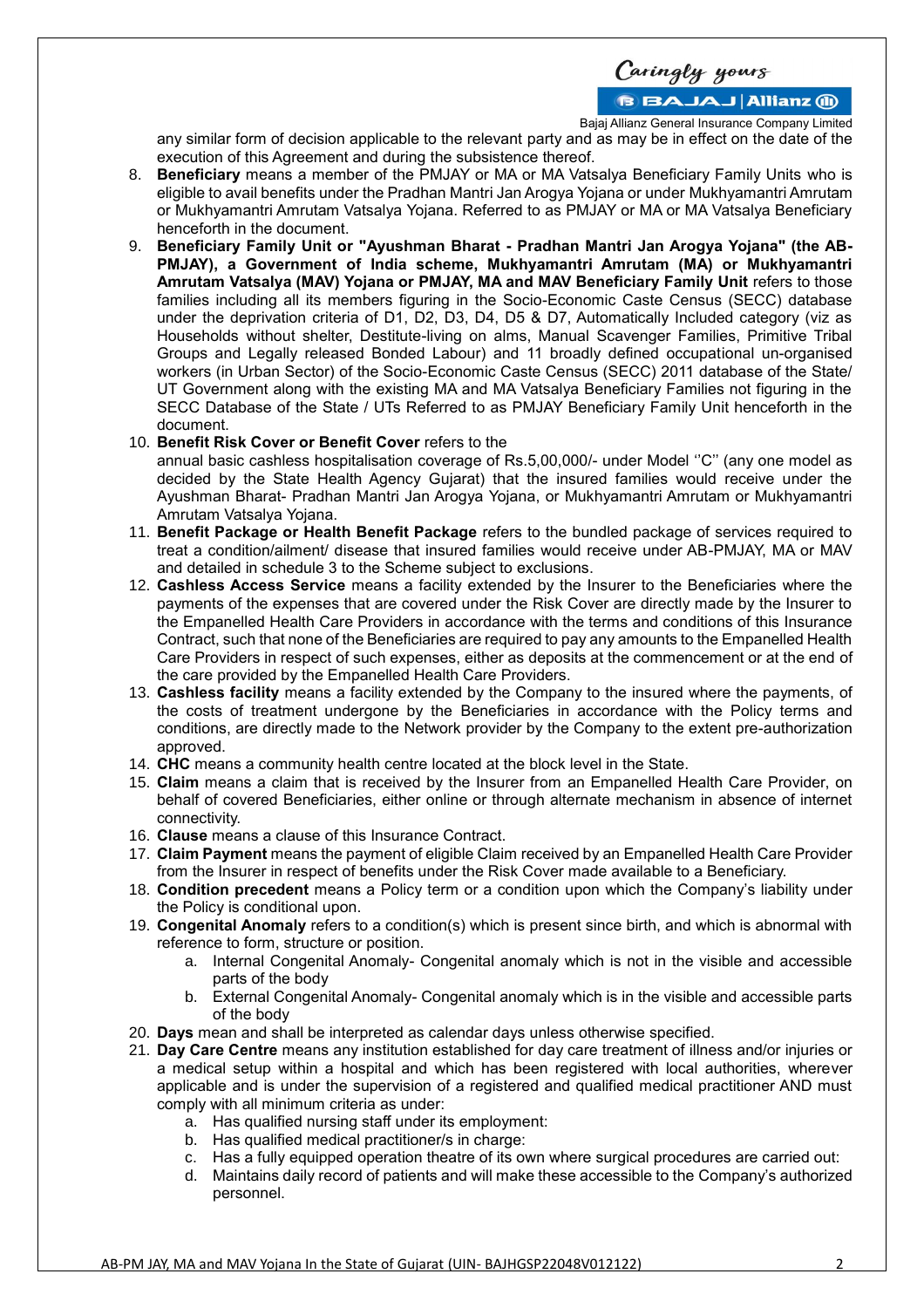**BBAJAJ Allianz M** 

Bajaj Allianz General Insurance Company Limited

- 22. **Day Care Treatment** means any Medical Treatment and/or Surgical Procedure which is undertaken under general anaesthesia or local anaesthesia at an Empanelled Health Care Provider or Day Care Centre in less than 24 hours due to technological advancements, which would otherwise have required Hospitalization.
- 23. **Dental treatment** is treatment carried out by a dental practitioner including examinations, fillings (where appropriate), crowns, extractions and surgery excluding any form of cosmetic surgery/implants.
- 24. **Disclosure to information norm** In the event of misrepresentation, mis-description or non-disclosure of any material fact by any Beneficiaries and or Head of Family, the Policy shall be void for such Beneficiaries and AB-NHPM Beneficiary Family Unit, and all premium paid hereon .as to those Beneficiaries and AB-NHPM Beneficiary Family Unit, shall be forfeited to the Company,
- 25. **EHCP or Empanelled Health Care Providers** means a hospital, a nursing home, a district hospital, a CHC, or any other health care provider, whether public or private, satisfying the minimum criteria for empanelment and that is empanelled by the Insurer in accordance with terms of this Contract for the provision of health services to the Beneficiaries under AB-PMJAY.
- 26. **Fraud** shall mean and include any intentional deception, manipulation of facts and / or documents or misrepresentation made by a person or organization with the knowledge that the deception could result in unauthorized financial or other benefit to herself/himself or some other person or organization. It includes any act that may constitute fraud under any applicable law in India.
- 27. **Health Service provider** means the empanelled Third Party Administrator [TPA] of the Company.
- 28. **Health Benefit Package** refers to the bundled package of services required to treat a condition/ailment/ disease that insured families would receive under AB-PMJAY, MA and MAV and detailed in schedule 3 to the Scheme subject to exclusions.
- 29. **Health Insurance:** The term health insurance is a type of insurance that covers medical expenses.
- 30. **Health Insurance Policy** is a contract between an insurer and an individual /group/household/family in which the insurer agrees to provide specified health insurance cover at a particular "premium"
- 31. **Hospital** All the hospitals empanelled under AB-NHPM for providing general care have to meet the minimum criteria established under the Mission detailed in Annex 1 as mentioned in the wording.
- 32. **Hospitalisation** means any Medical Treatment or Surgical Procedure which requires the Beneficiary to stay at the premises of an Empanelled Health Care Provider for 24 hours or more including day care treatment as defined above.
- 33. **Injury** means accidental physical bodily harm excluding illness or disease solely and directly caused by external, violent and visible and evident means which is verified and certified by a Medical Practitioner.
- 34. **Illness means** a sickness or a disease or pathological condition leading to the impairment of normal physiological function which manifests itself during the Policy Period and requires medical treatment.
	- **a) Acute condition** Acute condition is a disease, illness or injury that is likely to respond quickly to treatment which aims to return the person to his or her state of health immediately before suffering the disease/illness/injury which leads to full recovery.

**b) Chronic condition** - A chronic condition is defined as a disease, illness, or injury that has one or more of the following characteristics:—

**(i)** it needs ongoing or long-term monitoring through consultations, examinations, check-ups, and /or tests—

- **(ii)** it needs ongoing or long-term control or relief of symptoms—
- (iii) it requires your rehabilitation or for you to be specially trained to cope with it—
- (iv) it continues indefinitely—
- (v) it recurs or is likely to recur.
- 35. **Inpatient care** means treatment for which the Beneficiary has to stay in a hospital for more than 24 hours for a covered event.
- 36. **Insurance Contract/Agreement** shall mean this contract between the State Health Agency and the Insurer for the provision of the benefits under the Risk Cover, to the Beneficiaries and setting out the terms and conditions for the implementation of the ABPMJAY.
- 37. **ICU or Intensive Care Unit** means an identified section, ward or wing of a hospital which is under the constant supervision of a dedicated medical practitioner(s), and which is specially equipped for the continuous monitoring and treatment of patients who are in a critical condition, or require life support facilities and where the level of care and supervision is considerably more sophisticated and intensive than in the ordinary and other wards.
- 38. **Material Breach** means breach of any term and condition as enlisted in this Insurance Contract caused due to any act and/or omission by the Insurer's willful misconduct and/or negligence.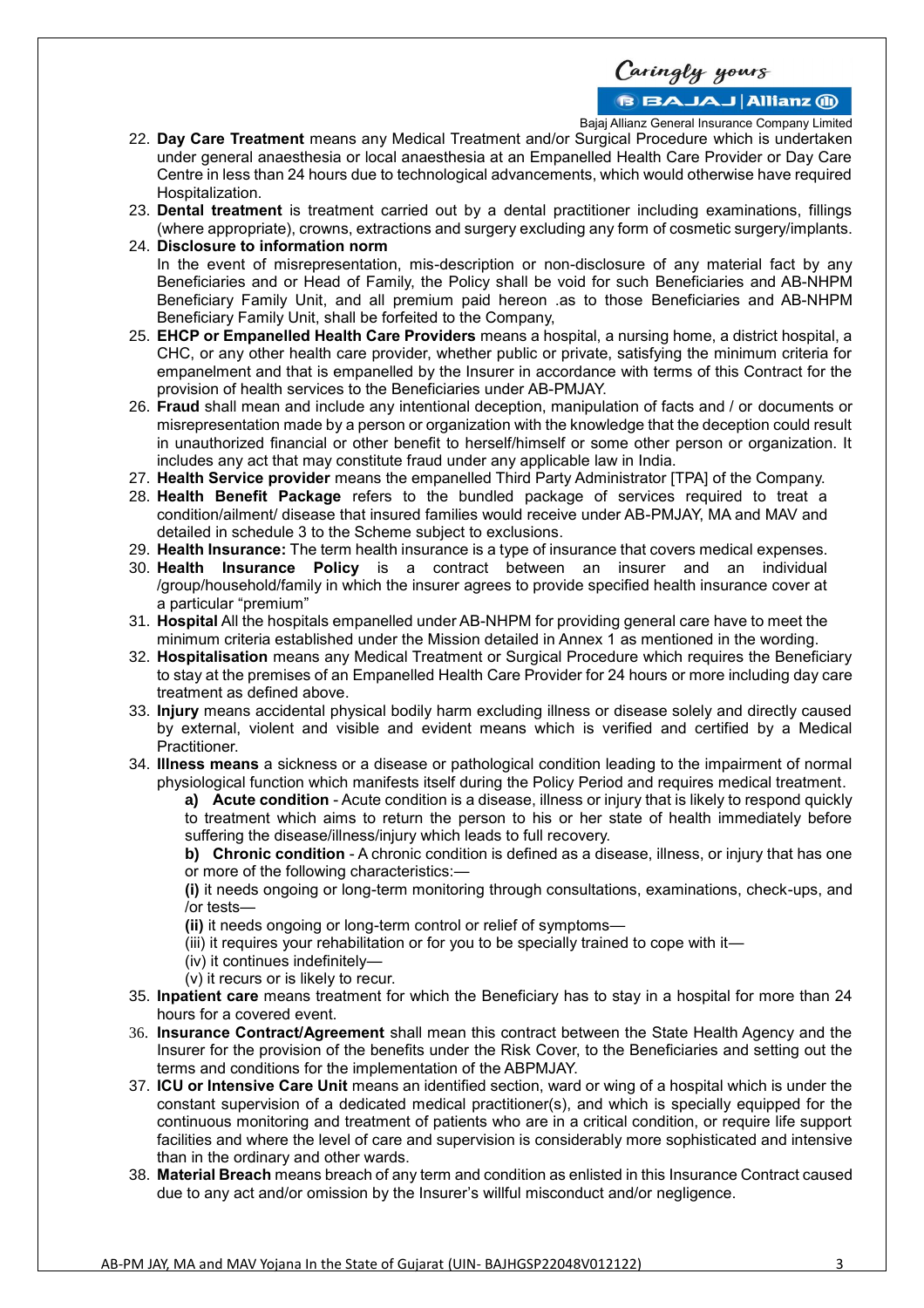# **BBAJAJ Allianz (ii)**

Bajaj Allianz General Insurance Company Limited

- 39. **MA Yojana** shall refer to Mukhyamantri Amrutam Yojana managed and administered by the Health and Family Welfare Department, Government of Gujarat with the objective of reducing out of pocket healthcare expenses and improving access of validated beneficiary family units to quality inpatient care and day care surgeries (as applicable) for treatment of diseases and medical conditions through a network of empanelled health care providers.
- 40. **MA Vatsalya Yojana** shall refer to Mukhyamantri Amrutam Vatsalya Yojana managed and administered by the Health and Family Welfare Department, Government of Gujarat with the objective of reducing out of pocket healthcare expenses and improving access of validated beneficiary family units to quality inpatient care and day care surgeries (as applicable) for treatment of diseases and medical conditions through a network of empanelled health care providers.
- 41. **Material Misrepresentation** shall mean an act of intentional hiding or fabrication of a material fact which, if known to the other party, could have terminated, or significantly altered the basis of a contract, deal, or transaction.
- 42. **Medical Practitioner** means a person who holds a valid registration from the medical council of any state of India and is thereby entitled to practice medicine within its jurisdiction, acting within the scope and jurisdiction of his/her license.
- 43. **Medical Advise** means any consultation or advice from a Medical Practitioner including the issue of any prescription or repeat prescription.
- 44. **Medical expenses** means those expenses that the Beneficiary has necessarily and actually incurred for medical treatment on account of Illness or Accident on the advice of a Medical Practitioner, as long as these are no more than would have been payable if the Beneficiary had not been insured and no more than other hospitals or doctors in the same locality would have charged for the same medical treatment.
- 45. **Medical Treatment** means any medical treatment of an illness, disease or injury, including diagnosis and treatment of symptoms thereof, relief of suffering and prolongation of life, provided by a Medical Practitioner, but that is not a Surgical Procedure. Medical Treatments include but not limited to: bacterial meningitis, bronchitis-bacterial/viral, chicken pox, dengue fever, diphtheria, dysentery, epilepsy, filariasis, food poisoning, hepatitis, malaria, measles, meningitis, plague, pneumonia, septicaemia, tuberculosis (extra pulmonary, pulmonary etc.), tetanus, typhoid, viral fever, urinary tract infection, lower respiratory tract infection and other such diseases requiring Hospitalization, as per HBPs detailed in schedule 3 (a) of the Scheme as per this Insurance Contract.
- 46. **Medically Necessary Treatment:** Medically necessary treatment means any treatment, tests, medication, or stay in hospital or part of a stay in hospital which:
	- a. is required for the medical management of the illness or injury suffered by the insured;
	- b. must not exceed the level of care necessary to provide safe, adequate and appropriate medical care in scope, duration, or intensity;
	- c. must have been prescribed by a medical practitioner;
	- d. must conform to the professional standards widely accepted in international medical practice or by the medical community in India.
- 47. **Model ''C''** refers to the Risk Cover / Health Cover (RC/HC) of Rs.5,00,000/- (Rupees Five Lakh only) per family per annum that the insured families would receive under the Ayushman Bharat -Pradhan Mantri Jan Arogya Yojana, or Mukhyamantri Amrutam or Mukhyamantri Amrutam Vatsalya Yojana.
- 48. **MoHFW** shall mean the Ministry of Health and Family Welfare, Government of India.
- 49. **Network Provider** means hospitals or health care providers enlisted by the Company or by a TPA and Company together to provide medical services to an insured on payment by a cashless facility.
- 50. **Non-Network Provider means a**ny hospital, day care centre or other provider that is not part of the network of Company.
- 51. **NHA** shall mean the National Health Authority set up the Ministry of Health and Family Welfare, Government of India with the primary objective of coordinating the implementation, operation and management of AB-PMJAY. It will also foster coordination and convergence with other similar schemes being implemented by the Government of India and State Governments.
- 52. **Notification of Claim** means the process of notifying a claim to the Company or TPA by specifying the timelines as well as the address / telephone number to which it should be notified.
- 53. **OPD treatment** is one in which the Beneficiary visits a clinic / hospital or associated facility like a consultation room for diagnosis and treatment based on the advice of a Medical Practitioner. The Beneficiary is not admitted as a day care or in-patient.
- 54. **Package Rate** means the fixed maximum charges for a Medical Treatment or Surgical Procedure or for any Follow-up Care that will be paid by the Insurer under Cover, which shall be determined in accordance with the rates provided in this Contract.
- 55. **Policy Cover Period** shall mean the standard period of 12 calendar months from the date of start of the Policy Cover or lesser period as per contract entered between SHA and the Insurer.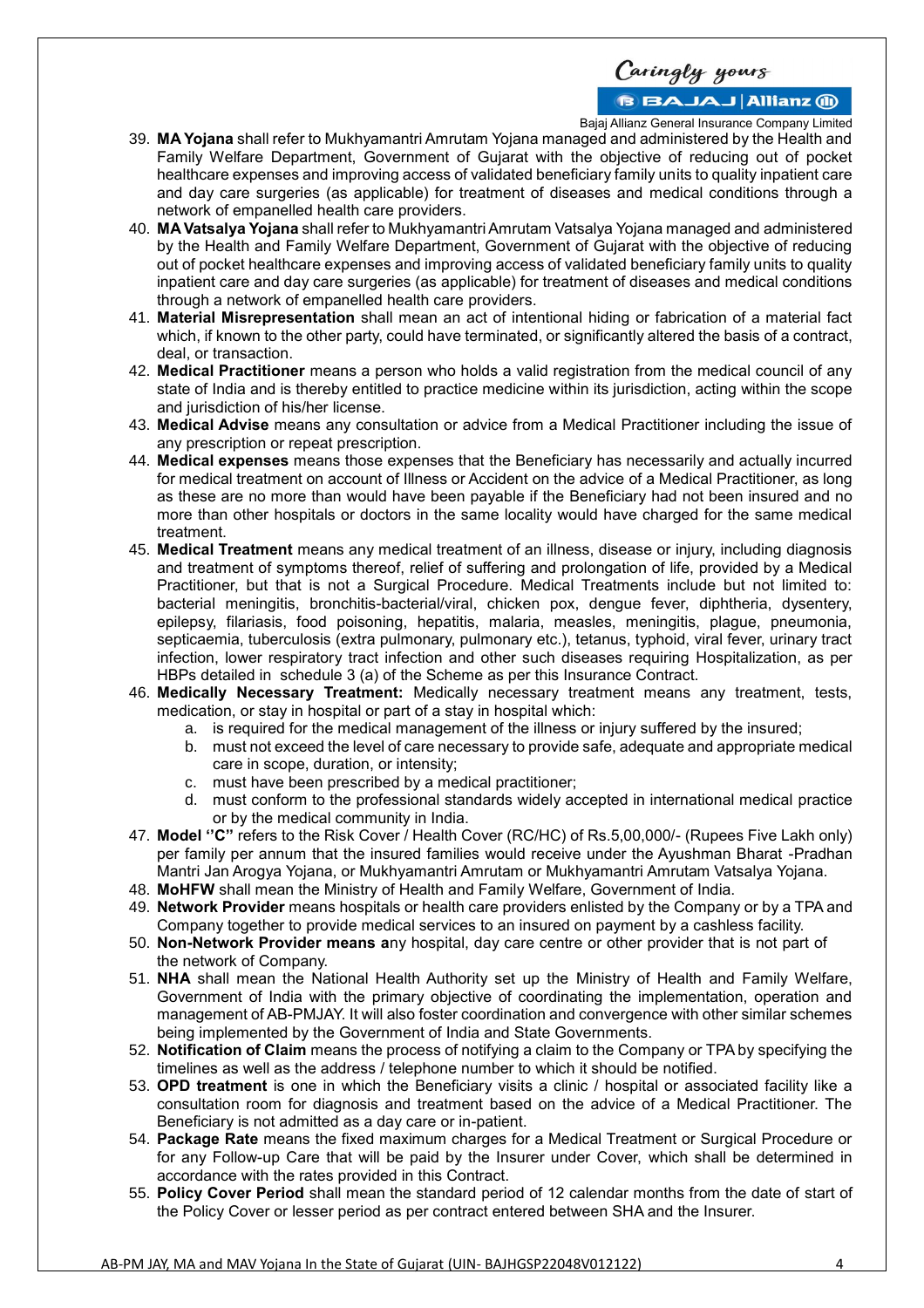**BBAJAJ Allianz (ii)** 

Bajaj Allianz General Insurance Company Limited

- 56. **Premium** means the aggregate sum agreed by the Parties as the annual premium to be paid by the State Health Agency to the Insurer for each Beneficiary Family Unit that is eligible for the scheme, as consideration for providing the Cover to such Beneficiary Family Unit under this Insurance Contract.
- 57. **Pre-Existing Disease** means any condition, ailment or injury or disease
- a. That is/are diagnosed by a physician within 48 months prior to the effective date of the policy issued by the insurer or

For which medical advice or treatment was recommended by, or received from, a physician within 48 months prior to the effective date of the policy or its reinstatement.

- 58. **Pre-hospitalization Medical Expenses means expenses** incurred immediately before the Beneficiary is Hospitalised, provided that:
	- i. Such Medical Expenses are incurred for the same condition for which the Beneficiary's Hospitalisation was required, and
	- ii. The In-patient Hospitalization claim for such Hospitalization is admissible by the Company.
- 59. **Post-hospitalization Medical Expenses means** Expenses incurred immediately after the Beneficiary is discharged from hospital , provided that:
	- i. Such Medical Expenses are incurred for the same condition for which theBeneficiary'sHospitalisation was required, and
	- ii. The In-patient Hospitalization claim for such Hospitalization is admissible by the Company.
- 60. **Qualified Nurse** is a person who holds a valid registration from the Nursing Council of India or the Nursing Council of any state in India
- 61. **Renewal** defines the terms on which the contract of insurance can be renewed on mutual consent with a provision of grace period for treating the renewal continuous for the purpose of all waiting periods.
- 62. **REQUEST FOR PROPOSAL or RFP:** Request for Proposal dt. November 2020 floated by Government of Gujarat for Selection of Insurance Company for the implementation of Ayushman Bharat – Pradhan Mantri Jan Arogya Yojana (PMJAY), Mukhyamantri Amrutam (MA) and Mukhyamantri Amrutam Vatsalaya (MAV) Yojana In the State of Gujarat
- 1. **Risk Cover** shall mean an annual risk cover of Rs.5,00,000 under model 'C' under Scheme, covering in-patient care and day care surgeries for treatment of diseases and medical conditions pertaining to secondary and / or tertiary treatment as defined in schedule 3 (a) of the Scheme as per the Insurance Contract, through a network of Empanelled Health Care Providers (EHCP) for the AB-PM-JAY, MA and MAV, Beneficiary Family Units validated by the State Government or the designated State Health Agency (SHA).
- 2. **Service Area** refers to all the districts in the State of Gujarat covered and included under thisTender Document for the implementation of AB-PM JAY, MA and MAV.
- 3. **State Government** refers to the duly elected Government in the State in which the tender is issued.
- 4. **State Health Agency (SHA)** (SHA) refers to the agency/ body set up by the Gujarat Health Protection Society, Health and Family Welfare Department, Government of Gujarat for the purpose of coordinating, managing and implementing the Ayushman Bharat – Pradhan Mantri Jan Arogya Yojana, Mukhyamantri Amrutam and Mukhyamantri Amrutam Vatsalya Yojana in the State of Gujarat.
- 5. **Policy Schedule** means a schedule of this Insurance Contract.
- 6. **Scheme** shall mean the AYUSHMAN BHARAT Pradhan Mantri Jan Arogya Yojana managed and administered by the Ministry of Health and Family Welfare, Government of India through National Health Agency and, Mukhyamantri Amrutam and Mukhyamantri Amrutam Vatsalya Yojana managed and administered by the Health and Family Welfare Department, Gujarat as per RFP.
- 7. **Surgery or Surgical Procedure** means manual and / or operative procedure (s) required for treatment of an illness or injury, correction of deformities and defects, diagnosis and cure of diseases, relief of suffering or prolongation of life, performed in a hospital or day care centre by a medical practitioner.
- 8. **Sum Insured shall** mean the sum of Rs.5,00,000/- under Model ''C'' as per work order dt.31-05-2021 issued by Gujarat State as per AB-PMJAY, MA and MAV Beneficiary Family Unit per annum against which the AB-PMJAY, MA and MAV Beneficiary Family Unit may seek benefits as per the benefit package under the AB-PMJAY, MA and MAV as per Beneficiaries detailed in 1 to RFP dt. November 2020 under the Scheme under the Scheme.
- 9. **Third Party Administrators or TPA** means any person who is licensed by Insurance Regulatory and Development Authority of India [IRDAI] under prevailing Regulations, and is engaged, for a fee or remuneration by the Company, for the purposes of providing Policy and Claim Facilitation services to the Beneficiaries as well as to the Company upon a claim being made.
- 10. **Turn-around Time** means the time taken by the Insurer in completing the ta sk.These tasks include but not limited to beneficiary verification, processing preauthorization, processing a Claim received from an Empanelled Health Care Provider and in making a Claim Payment including investigating such Claim or rejection of the such Claim etc. defined in this Contract.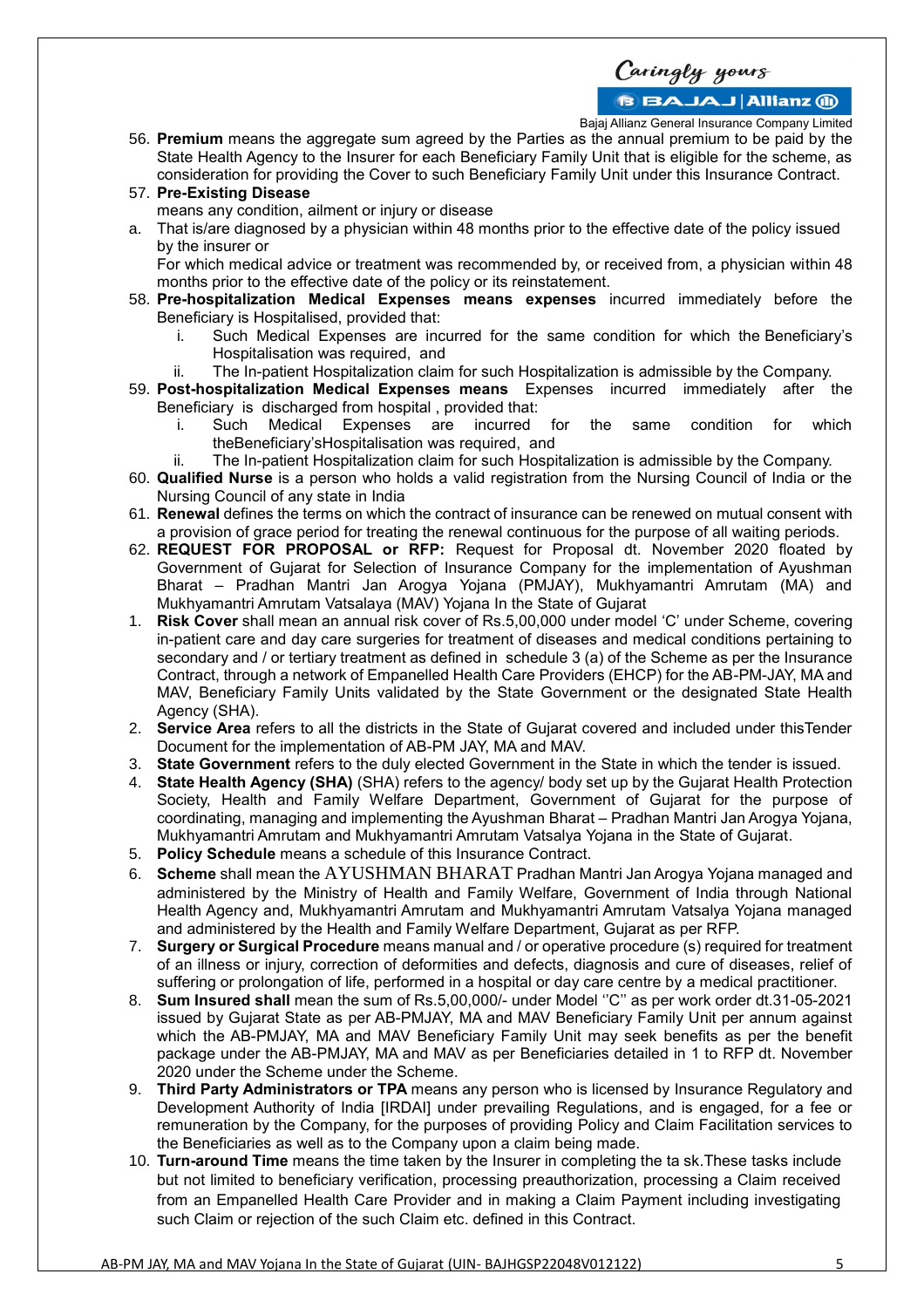Caringly yours

Bajaj Allianz General Insurance Company Limited

11. **Unproven/ experimental treatment** means treatment including drug experimental therapy which is not based on established medical practice in India, is treatment experimental or unproven.

The words which are not defined herein, if any, shall have the same meaning as defined by IRDAI under applicable Regulations/guidelines. Provided further if any words that are defined herein are modified/redefined by IRDAI, then such modified/redefined definitions shall apply.

# **ABBREVIATIONS USED**

| AB-PMJAY     | Ayushman Bharat - Pradhan Mantri Jan Arogya Yojana       |  |  |  |  |
|--------------|----------------------------------------------------------|--|--|--|--|
| AL           | Authorisation Letter (from the Insurer)                  |  |  |  |  |
| <b>BFU</b>   | <b>Beneficiary Family Unit</b>                           |  |  |  |  |
| <b>BIS</b>   | <b>Beneficiary Identification System</b>                 |  |  |  |  |
| <b>BPL</b>   | <b>Below Poverty Line</b>                                |  |  |  |  |
| RC.          | <b>Risk Cover</b>                                        |  |  |  |  |
| <b>CGRMS</b> | Central Grievance Redressal Management System            |  |  |  |  |
| <b>CHC</b>   | <b>Community Health Centre</b>                           |  |  |  |  |
| <b>CRC</b>   | <b>Claims Review Committee</b>                           |  |  |  |  |
| DAL          | Denial of Authorisation Letter                           |  |  |  |  |
| <b>DGRC</b>  | District Grievance Redressal Committee                   |  |  |  |  |
| <b>DGNO</b>  | District Grievance Nodal Officer                         |  |  |  |  |
| <b>EHCP</b>  | <b>Empanelled Health Care Provider</b>                   |  |  |  |  |
| <b>GRC</b>   | Grievance Redressal Committee                            |  |  |  |  |
| <b>IRDAI</b> | Insurance Regulatory Development Authority of India      |  |  |  |  |
| MA.          | Mukhyamantri Amrutam Yojana                              |  |  |  |  |
| MAV          | Mukhyamantri Amrutam Vatsalya Yojana                     |  |  |  |  |
| <b>MoHFW</b> | Ministry of Health & Family Welfare, Government of India |  |  |  |  |
| <b>NGRC</b>  | National Grievance Redressal Committee                   |  |  |  |  |
| <b>NHA</b>   | National Health Authority                                |  |  |  |  |
| <b>NOA</b>   | Notice of Award                                          |  |  |  |  |
| <b>PMAM</b>  | Pradhan Mantri Arogya Mitra                              |  |  |  |  |
| <b>PHC</b>   | <b>Primary Health Centre</b>                             |  |  |  |  |
| RAL          | Request for Authorisation Letter (from the EHCP)         |  |  |  |  |
| <b>SECC</b>  | Socio Economic Caste Census                              |  |  |  |  |
| <b>SGRC</b>  | <b>State Grievance Redressal Committee</b>               |  |  |  |  |
| <b>SGNO</b>  | State Grievance Nodal Officer                            |  |  |  |  |
| <b>SHA</b>   | State Health Agency                                      |  |  |  |  |
| <b>UCN</b>   | <b>Unique Complaint Number</b>                           |  |  |  |  |
|              |                                                          |  |  |  |  |

# **SECTION B: COVERAGE AND BENEFITS**

The Company indemnify the Beneficiary/ies the benefits within the Scheme, to be provided on a cashless basis up to the Sum Insured for their annual coverage, package charges on specified **Medical** and or **Surgical**  procedures and subject to other terms and conditions outlined herein, are the following:

#### **AB PMJAY Beneficiaries and Beneficiary Family Unit-**

- a) Unit of coverage under the Scheme shall be a family and each family for this Scheme shall be called a AB-PMJAY, MA and MAV Beneficiary Family Unit, which will comprise all members in that family. Any addition in the family will be allowed only as per the provisions approved by the Government.
- *b)* The presence of name in the beneficiary list, (amended from time to time, due to addition of family member, as per Guidelines - schedule 4 of the Scheme *(Ayushman Bharat – Pradhan Mantri Jan Arogya Yojana (PMJAY), Mukhyamantri Amrutam (MA) and Mukhyamantri Amrutam Vatsalaya (MAV) Yojana*

*In the State of Gujarat)* shall be the proof of eligibility of the Beneficiary Family Unit for the purpose of availing benefits under this Insurance Contract and a Policy issued pursuant to this Insurance Contract.

#### **Benefits under AB-PM JAY, MA and MAV Risk Cover**

1. Risk Cover (RC) will include hospitalization / treatment expenses coverage including treatment for medical conditions and diseases requiring secondary and tertiary level of medical and surgical care treatment and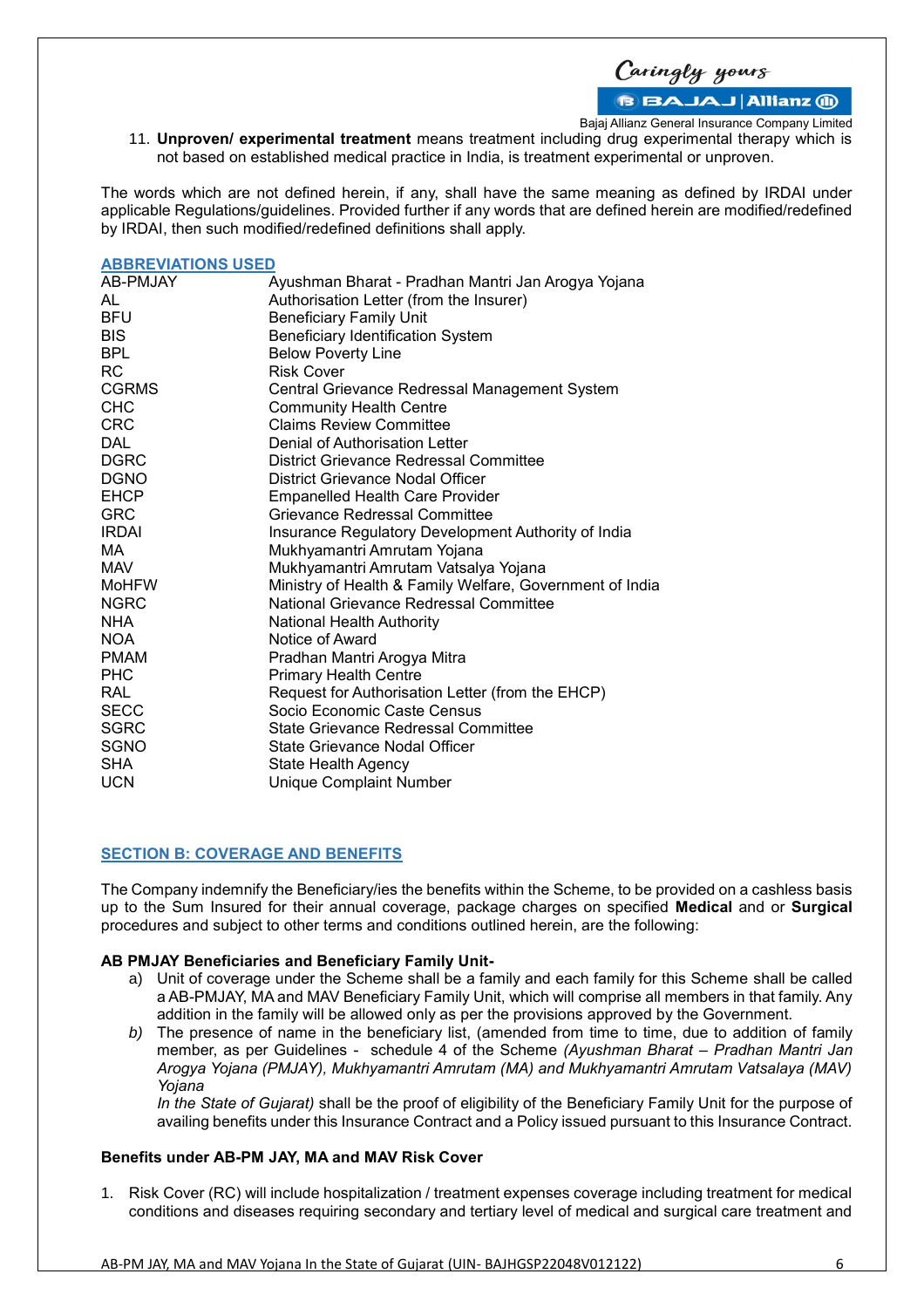Caringly yours

Bajaj Allianz General Insurance Company Limited

also including defined day care procedures (as applicable) and follow up care along with cost for pre and post-hospitalisation treatment as detailed in schedule 3 (a) of the Scheme.

- 2. As on the date of commencement of the Policy Cover Period, the AB-PMJAY, MA and MAV **Sum Insured** in respect of the Risk Cover for each AB-PMJAY, MA and MAV Beneficiary Family Unit **shall be Rs.5,00,000/-** under Model ''C'' [under the Scheme] per family per annum on family floater basis. This shall be called the **Sum Insured,** which shall be fixed irrespective of the size of the AB-PMJAY, MA and MAV Beneficiary Family Unit.
- 3. **Pre-existing conditions/diseases** are to be covered from the first day of the start of policy, subject to the exclusions given in Schedule 2 of the Scheme which are reproduced in Section C hereinafter.
- 4. Coverage of health services related to surgical nature for defined procedures shall also be provided on a day care basis. The Insurance Company shall provide coverage for the defined **day care treatments**, procedures and medical treatments as given in schedule 3 of the Scheme.
- 5. **Pre and Post Hospitalisation expenses**: Expenses incurred for consultation, diagnostic tests and medicines before the admission of the patient in the same hospital and cost of diagnostic tests and medicines and up to 15 days of the discharge from the hospital for the same ailment/surgery as detailed in HBPs schedule 3 (a) of the Scheme.
- 6. AB-PMJAY, MA and MAV Cover-

The benefits within this Scheme under the Risk Cover are to be provided on a cashless basis to the AB-PMJAY, MA and MAV Beneficiaries up to the limit of their annual coverage and includes:

- i. Hospitalization expense benefits
- ii. Day care treatment benefits (as applicable)
- iii. Follow-up care benefits
- iv. Pre- and post-hospitalization expense benefits
- v. New-born child/ children benefits
- 7. For availing select treatment in any empanelled hospitals, pre-authorisation is required to be taken for defined cases.
- 8. Except for exclusions listed in Section C of this Insurance Contract read with schedule 2 to the Scheme, treatment/procedures will also be allowed, in addition to the procedures listed in schedule 3 to the Scheme, of up to a limit of Rs.1,00,000 to any ABPMJAY, MA and MAV Beneficiary (called 'Unspecified Procedure') within the overall limit of Rs.5,00,000. Operations pertaining to Unspecified Procedure are to be governed as per Unspecified Packages Guidelines provided under schedule 3 to the Schemet.
- 9. The Insurer shall reimburse claims of Empanelled Health Care Provider under the ABPMJAY, MA and MAV based on Package Rates determined as follows:
	- a. If the package rate for a medical treatment or surgical procedure requiring Hospitalization or Day Care Treatment (as applicable) is fixed in schedule 3 to the Scheme, then the Package Rate so fixed shall apply for the Policy Cover Period.
	- b. If the package rate for a surgical procedure requiring Hospitalization or Day Care Treatment (as applicable) is not listed in schedule 3 to the Scheme, then the Insurer may preauthorize an appropriate amount based on rates for similar procedures defined in schedule 3 to the Scheme or based on other applicable national or state health insurance schemes such as CGHS. In case of medical care, the rate will be calculated on per day basis as specified in schedule 3 to the Scheme except for special inputs like High end radiological diagnostic and High-end histopathology (Biopsies) and advanced serology investigations packages or some other special inputs existing in the HBP (or are released by NHA in future) which can be clubbed with medical packages.
	- c. PM-JAY, MA and MAV is a cashless scheme, where no beneficiary should be made to pay for availing treatment in any PMJAY empaneled hospitals. However, upon exhaustion of the beneficiary PM-JAY, MA and MAV wallet of Rs.5.00 Lakhs, or if the treatment cost exceeds the benefit coverage amount available with the beneficiary families then the liability for such remaining treatment cost as per the package rates defined in the schedule 3 to the Scheme will not be of the insurer. Beneficiary and SHA (through ISA/TPA) will need to be clearly communicated in advance about the additional payment at the start of such treatment.
	- d. In case an AB-PMJAY, MA and MAV Beneficiary is required to undertake multiple surgical procedures in one OT session, then the procedure with highest rate shall be considered as the primary package and reimbursed at 100%, thereupon the 2nd surgical procedure shall be reimbursed at 50% of package rate, 3rd and subsequent surgical procedures shall be reimbursed at 25% of the package rate.
	- e. Surgical and Medical packages will not be allowed to be availed at the same time (Except for certain add on procedures as defined in schedule 3 to the Scheme and configured in NTMS). In exceptional circumstances, hospital may raise a request for such preauth which will be decided by SHA with the help of concerned medical specialist.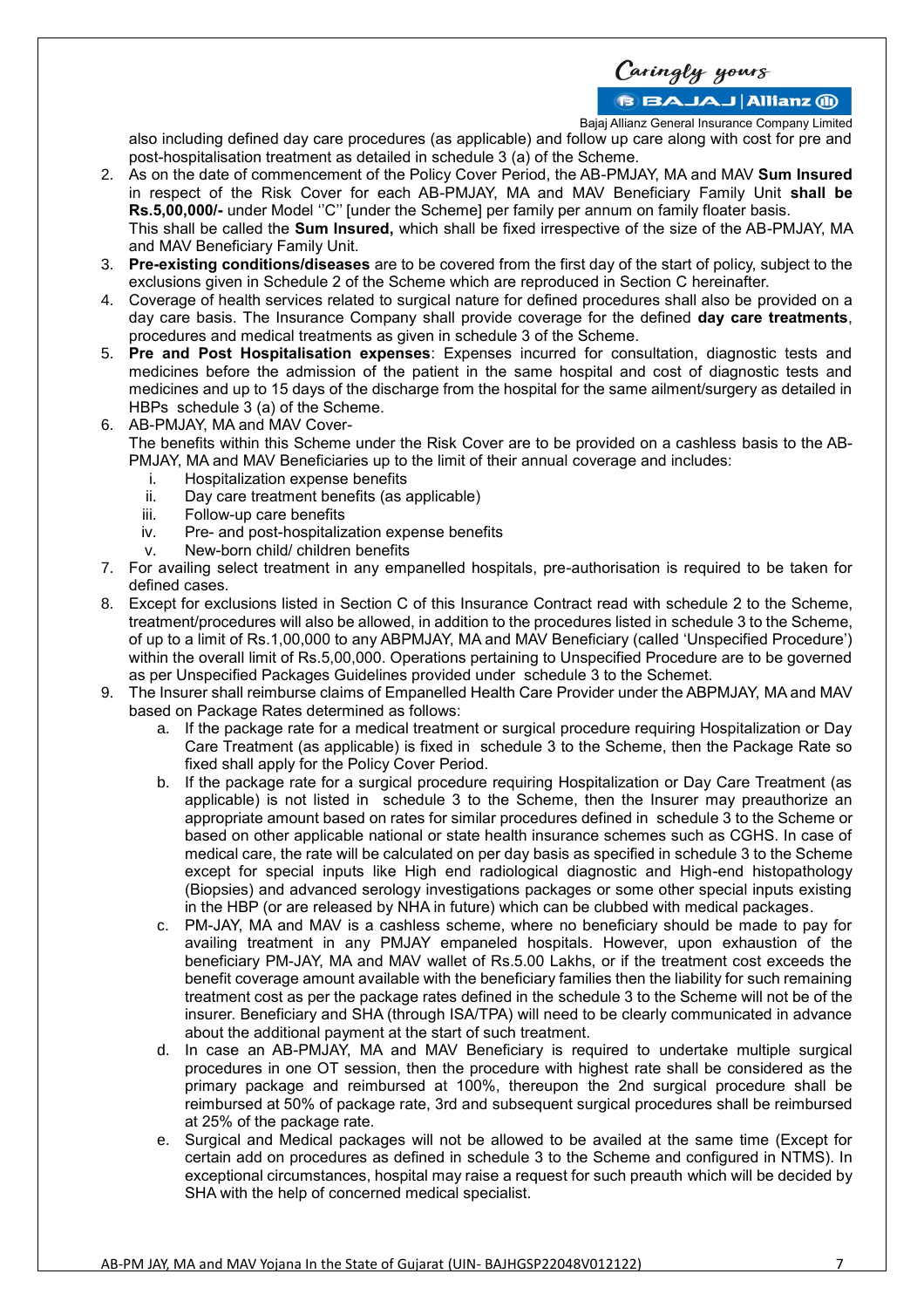Caringly yours

Bajaj Allianz General Insurance Company Limited

- f. Certain packages as mentioned in schedule 3 to the Scheme will only be reserved for Public EHCPs as decided by the SHA. The state may permit availing of these packages in Private EHCPs only after a referral from a Public EHCP is made. Some modifications (in not more than 10% of total number of packages) may be done by SHA in this regard.
- g. Incentivization will be provided to certain hospitals {as defined in schedule 3 (c) to the Scheme} which will be over and above the rates defined in schedule 3 to the Scheme.
- 10. For the purpose of Hospitalization expenses as package rates shall include all the costs associated with the treatment, amongst other things:
	- a. Registration charges.
	- b. Bed charges
	- c. Nursing and boarding charges.
	- d. Surgeons, Anaesthetists, Medical Practitioner, Consultants fees etc.
	- e. Anaesthesia, Blood Transfusion, Oxygen, O.T. Charges, Cost of Surgical Appliances etc.
	- f. Medicines and drugs.
	- g. Cost of prosthetic devices, implants etc.
	- h. Pathology and radiology tests: Medical procedures include basic Radiological imaging and diagnostic tests such as X-ray, USG, Haematology, pathology etc. However, High end radiological diagnostic and High-end histopathology (Biopsies) and advanced serology investigations packages can be booked as a separate add-on procedure if required. Surgical packages are all inclusive and do not permit addition of other diagnostic packages.
	- i. Food to patient.
	- j. Transport cost of Rs.300 during each hospitalization.
	- k. Pre and Post Hospitalization expenses: Expenses incurred for consultation, diagnostic tests and medicines prior to admission of the patient in the same hospital and cost of diagnostic tests and medicines up to 15 days after discharge from the hospital for the same ailment / surgery.
	- l. Any other expenses related to the treatment of the patient in the hospital.
- 11. For the purpose of Day Care Treatment expenses shall include, amongst other things:
	- a. Registration charges;
		- b. Surgeons, anaesthetists, Medical Practitioners, consultants' fees, etc.;
		- c. Anaesthesia, blood transfusion, oxygen, operation theatre charges, cost of surgical appliances, etc.;
		- d. Medicines and drugs;
		- e. Cost of prosthetic devices, implants, organs, etc.
		- f. Pathology and radiology tests: Medical procedures include basic Radiological imaging and diagnostic tests such as X-ray, USG, Haematology, pathology etc. However, High end radiological diagnostic and High-end histopathology (Biopsies) and advanced serology investigations packages can be booked as a separate add-on procedure if required. Surgical packages are all inclusive and do not permit addition of other diagnostic packages.
		- g. Pre and Post Hospitalization expenses: Expenses incurred for consultation, diagnostic tests and medicines prior to admission of the patient in the same hospital and cost of diagnostic tests and medicines up to 15 days after discharge from the hospital for the same ailment / surgery.
		- h. Transport cost of Rs.300 during each hospitalization.
	- Any other expenses related to the Day Care Treatment provided to the Beneficiary by an Empanelled Health Care Provider.
- 12. Revision/Stratification of Package Rates during Term of the contract: SHA may, due to change of policy directions from NHA or following due diligence and based on the incidence of diseases or reported medical conditions or on its own, if deemed necessary, suggests revision of HBP then
	- a. If Packages are added/ Revised and cost of added/revised package is below Rs.1,00,000 (Rupees one Lakh only) then revision/addition is binding on the Insurer without any additional financial implication on SHA, in case the procedures were otherwise allowed in unspecified package. In this case revised/added package rates shall be deemed to have been included in schedule 1 (a) with effect from the date on which SHA informs the Insurer in writing.
	- b. If Packages are added and cost of added package is above Rs.1,00,000 (Rupees one lakh only) and in cases the cost of package is less than Rs.1,00,000 but it was earlier excluded from HBP, then Insurer shall make the claims payment of such packages and SHA will make quarterly payment for such claims as per the actual additional expenditure by the Insurance Company.
	- c. If there is further increase in cost of any existing package, then claims of increased cost of package shall be paid by the Insurer and this additional cost will be paid by SHA as per the actual additional expenditure by Insurance Company.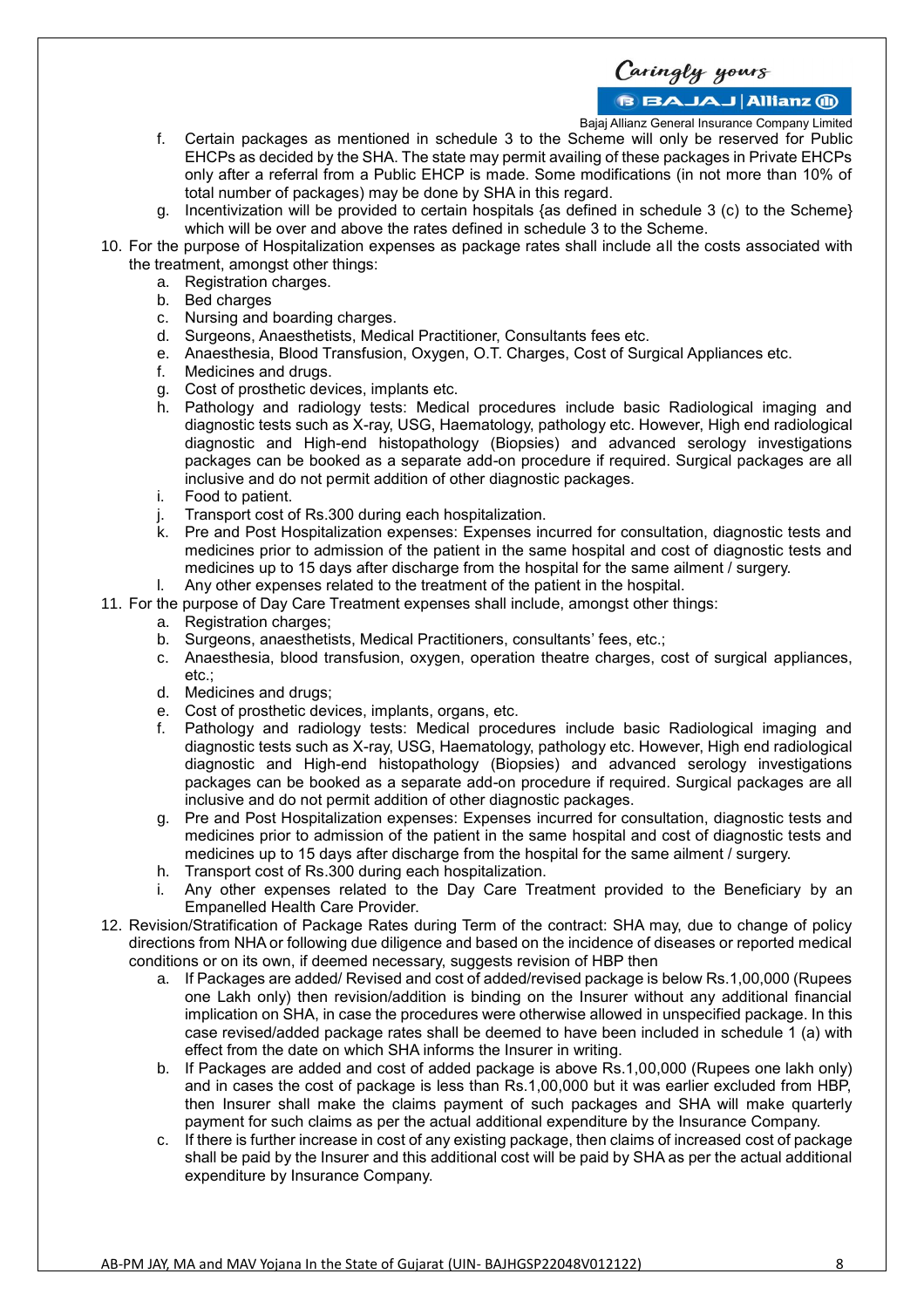Caringly yours

Bajaj Allianz General Insurance Company Limited

- d. No financial implications on any Party if certain Packages are dropped/or cost is reduced from the existing Package list. No change in premium or payment to the Insurance Company shall be made in case of changes in reservation policy.
- 13. The SHA and Insurer shall publish the Package Rates on its website in advance of each Policy Cover Period.
- 14. As part of the regular review process, the Parties (the Insurer and EHCP) shall review information on incidence of common medical treatments or surgical procedures that are not listed in schedule 3 and that require hospitalization or day care treatments (as applicable).
	- a. If NHA / SHA during the currency of contract, find that a treatment is being booked under unspecified category repeatedly, or some treatment is required to be included within the list to address a pressing health problem which is or have become widely prevalent, then NHA / SHA may add such treatments in the HBP list. This will not entail any additional financial burden on the part of SHA.
- 15. No claim processing of package rate for a medical treatment or surgical procedure or day care treatment (as applicable) that is determined or revised shall exceed the total of Risk Cover for an AB-PMJAY, MA and MAV Beneficiary Family Unit.

#### **Benefits Available only through Empanelled Health Care Providers**

The benefits under the AB-PMJAY, MA and MAV Risk Cover shall only be available to

- A. AB-PMJAY, MA and MAV Beneficiary through an EHCP after Aadhaar based identification as far as possible as per Guidelines. In case Aadhaar is not available then other defined Government recognised ID will be used for this purpose. State Government shall share with the insurance company within 7 days of signing the agreement a list of defined Government IDs.
- B. The benefits under the AB-PMJAY, MA and MAV Cover shall, subject to the available AB-PMJAY, MA and MAV Sum Insured, be available to the AB-PMJAY, MA and MAV Beneficiary on a cashless and paperless basis at any EHCP.
- C. Specialized tertiary level services shall be available and offered only by the EHCP empanelled for that particular service. Not all EHCPs can offer all tertiary level services, unless they are specifically designated by the SHA for offering such tertiary level services.

#### **PACKAGE RATES**

- A. Packages and Package Rates: The Package list for portability will be the list of mandatory AB- PMJAY packages released by the NHA and package rates as applicable and modified by the Treatment State will be applicable. The Clause for honouring these rates by all ICs and Trusts shall have to be built into the agreement.
	- Clauses for preauthorization requirements and transaction management system shall be as per the treatment state guidelines.
	- The beneficiary balance, reservation of procedures for public hospitals as well as segmentation (into secondary/tertiary care or low cost/high cost procedures) shall be as per the home state guidelines.
	- Therefore, for a patient from Rajasthan, taking treatment in Tamil Nadu for CTVS in an EHCP – balance check and reservation of procedure check will be as per Rajasthan rules, but TMS and preauthorization requirements shall be as per TN rules. The hospital claim shall be made as per TN rates for CTVS by the TN SHA (through IC or trust) and the same rate shall be settled at the end of every month by the Rajasthan SHA (through IC or trust).

#### **CASHLESS ACCESS OF SERVICES**

- a. The AB-PMJAY, MA and MAV beneficiaries shall be provided treatment free of cost for all such ailments covered under the Scheme within the limits/ sub-limits and sum insured, i.e., not specifically excluded under the Scheme.
- b. The insurer shall reimburse EHCP as per the package cost specified in this Document agreed for specified packages or as pre-authorised amount in case of unspecified packages.
- c. The Insurer shall ensure that each EHCP shall at a minimum possess the Hospital IT Infrastructure required to access the AB-PMJAY, MA and MAV Beneficiary Database and undertake verification based on the Beneficiary Identification process laid out, using unique AB-PMJAY, MA and MAV Family ID on the AB-PMJAY, MA and MAV Card and also ascertain the balance available under the AB-PMJAY, MA and MAV Cover provided by the Insurer.
- d. The Insurer shall provide each EHCP with an operating manual describing in detail the verification, pre-authorisation and claims procedures within 7 days of signing of agreement.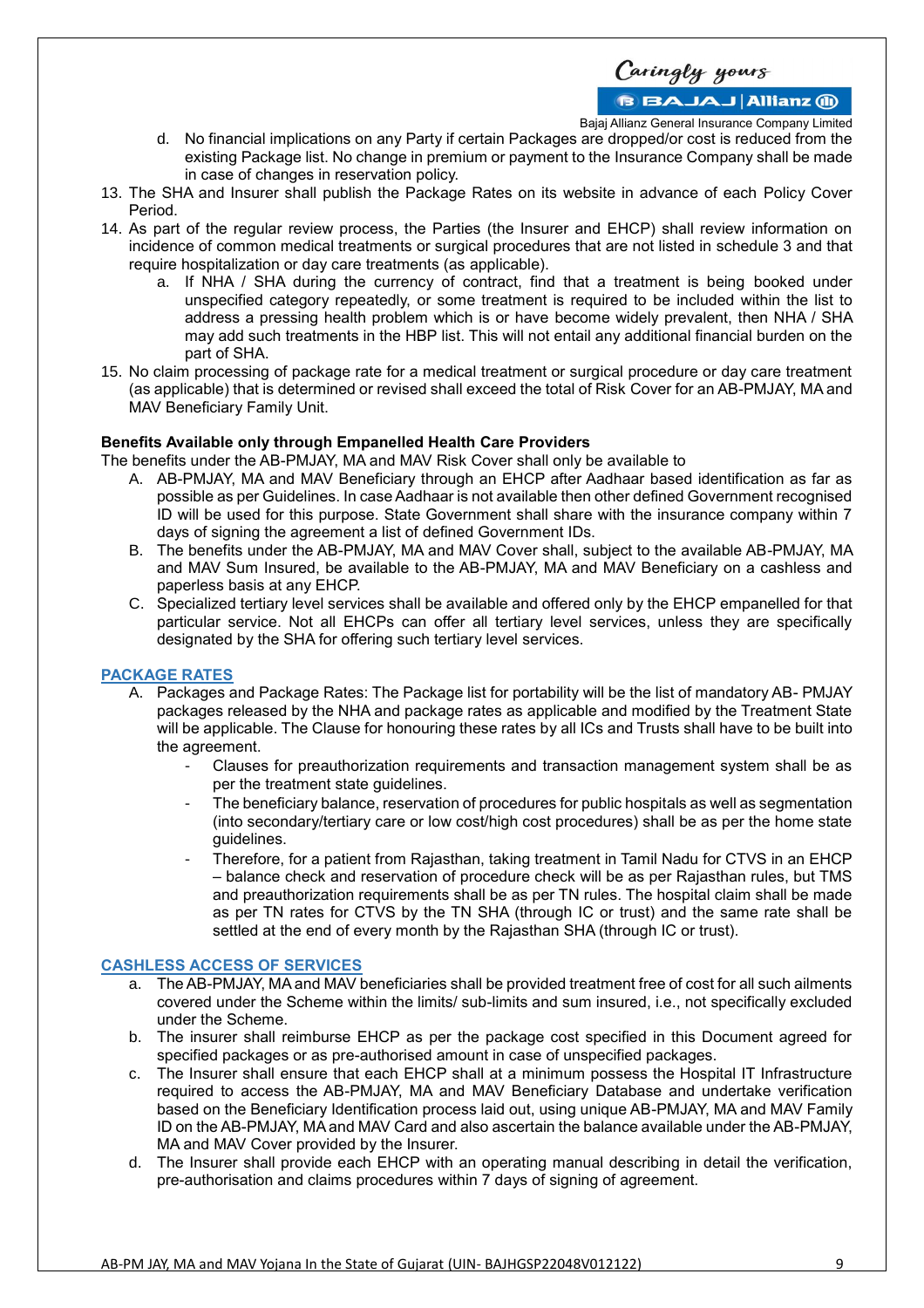**BBAJAJ Allianz M** 

Bajaj Allianz General Insurance Company Limited

- e. The Insurer shall train Ayushman Mitras that are deputed in each EHCP who responsible for the administration of the AB-PMJAY, MA and MAV on the use of the Hospital IT infrastructure for making Claims electronically and providing Cashless Access Services.
- f. The EHCP shall establish the identity of the member of a AB-PMJAY, MA and MAV Beneficiary Family Unit by Aadhaar Based Identification System (No person shall be denied the benefit in the absence of Aadhaar Card through use of alternate Government ID) and ensure:
	- i. That the patient is admitted for a covered procedure and package for such an intervention is available.
	- ii. AB-PMJAY, MA and MAV Beneficiary has balance in her/ his AB-PMJAY, MA and MAV Cover amount.
	- iii. Provisional entry shall be made on the system using the AB-PMJAY ID of the patient. It has to be ensured that no procedure is carried out unless provisional entry is completed through blocking of procedure.
	- iv. At the time of discharge, the final entry shall be made on the patient account after completion of Aadhaar Card Identification Systems verification or any other recognised system of identification adopted by the SHA of AB-PMJAY, MA and MAV Beneficiary Family Unit to complete the transaction.

#### **PRE-AUTHORISATION OF PROCEDURES**

- All procedures in schedule 3 to the Scheme that are earmarked for pre-authorisation shall be subject to mandatory pre-authorisation. In addition, in case of Inter-State portability, all procedures shall be subject to mandatory pre-authorisation irrespective of the pre-authorisation status in schedule 3 to the Scheme.
- b. Insurer will not allow any EHCP, under any circumstances whatsoever, to undertake any such earmarked procedure without pre-authorisation unless under emergency. Process for emergency approval will be followed as per guidelines laid down under AB-PMJAY, MA and MAV.
- c. Request for hospitalization shall be forwarded by the EHCP after obtaining due details from the treating doctor, i.e. "request for authorisation letter" (RAL). The RAL needs to be submitted online through the Scheme portal and in the event of any IT related problem on the portal, then through email or fax. The medical team of Insurer would get in touch with the treating doctor, if necessary.
- d. The RAL should reach the authorisation department of the Insurer within 6 hours of admission in case of emergency.
- e. In cases of failure to comply with the timelines stated in above Clause 12.d, the EHCP shall forward the clarification for delay with the request for authorisation.
- f. The Insurer shall ensure that in all cases pre-authorisation request related decisions are communicated to the EHCP as per TAT mentioned in schedule 12.B.2 to the Scheme. If there is no response from the Insurer within prescribed TAT of EHCP filing the pre-authorisation request, the request of the EHCP shall be deemed to be automatically authorised and shall affect performance KPIs mentioned in schedule 12.B.2 to the Scheme.
- g. The Insurer shall not be liable to honour any claims from the EHCP for procedures featuring in schedule 3 to the Scheme, for which the EHCP does not have a pre-authorisation, if prescribed.
- h. Reimbursement of all claims for procedures listed under schedule 3 to the Scheme shall be as per the limits prescribed for each such procedure unless stated otherwise in the pre-authorisation letter/communication.
- i. The RAL form should be dully filled with clearly mentioned Yes or No. There should be no nil, or blanks, which will help in providing the outcome at the earliest.
- j. The Insurer guarantees payment only after receipt of RAL and the necessary medical details. And only after the Insurer has ascertained and negotiated the package with the EHCP, shall issue the Authorisation Letter (AL). This shall be completed within 24 hours of receiving the RAL.
- k. In case the ailment is not covered or the medical data provided is not sufficient for the medical team of the authorisation department to confirm the eligibility, the Insurer can deny the authorisation or seek further clarification/ information.
- l. The Insurer needs to file a report to the SHA explaining reasons for denial of every such preauthorisation request.
- m. Denial of authorisation (DAL)/ guarantee of payment is by no means denial of treatment by the EHCP. The EHCP shall deal with such case as per their normal rules and regulations.
- n. Authorisation letter (AL) will mention the authorisation number and the amount authorized as a package rate for such procedure for which package has not been fixed earlier. The EHCP must see that these rules are strictly followed.
- o. The authorisation is given only for the necessary treatment cost of the ailment covered and mentioned in the RAL for hospitalization.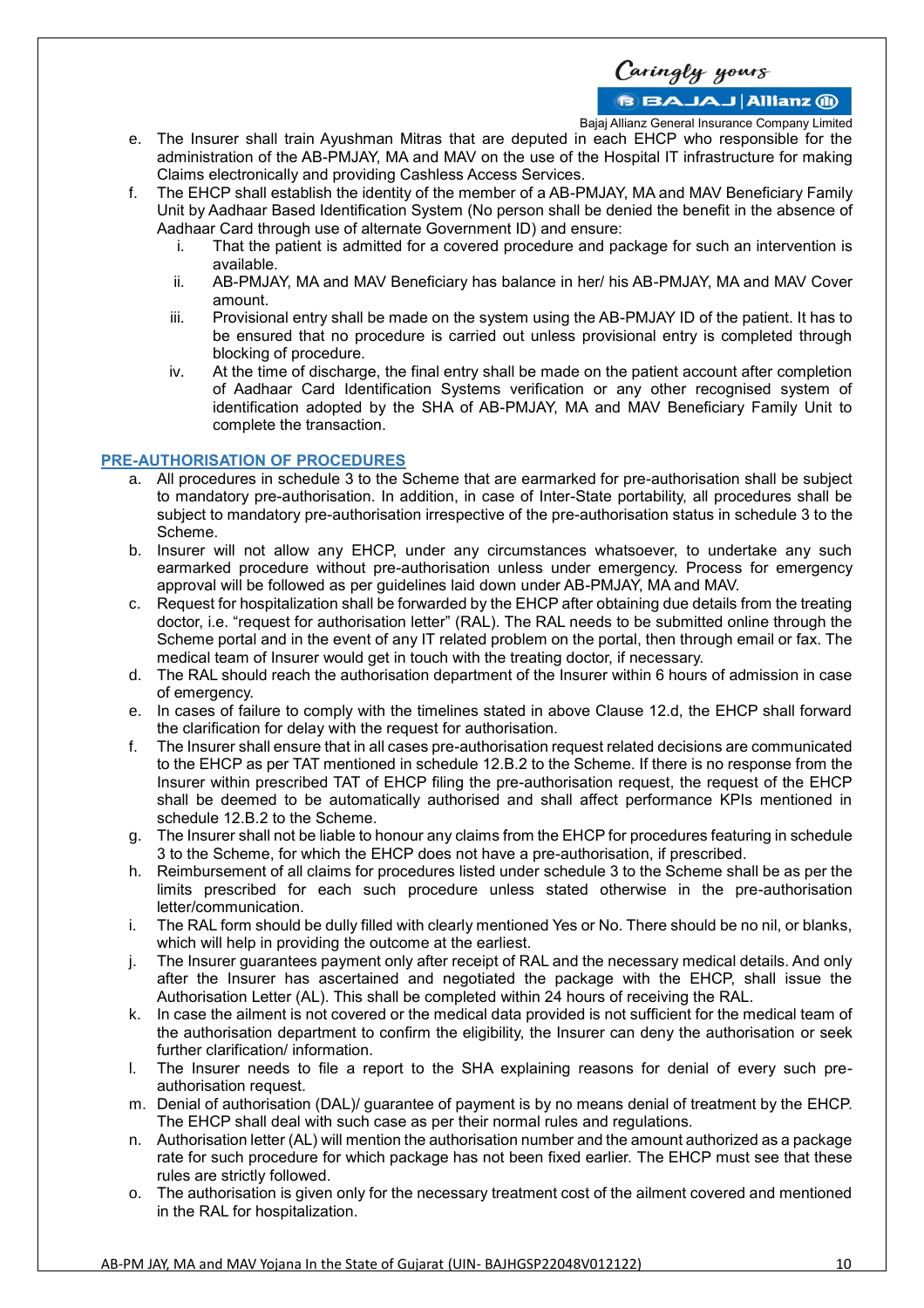# **BBAJAJ Allianz M**

Bajaj Allianz General Insurance Company Limited

- p. The entry on the AB-PMJAY/ MA/ MAV portal for claim amount blocking as well at discharge would record the authorisation number as well as package amount agreed upon by the EHCP and the Insurer.
- q. In case the balance sum available is less than the specified amount for the Package, the EHCP should follow its norms of deposit/running bills etc. However, the EHCP shall only charge the balance amount against the package from the AB-PMJAY, MA and MAV beneficiary. The Insurer upon receipt of the bills and documents would release the authorized amount.
- r. The Insurer will not be liable for payments in case the information provided in the RAL and subsequent documents during the course of authorisation is found to be incorrect or not fully disclosed.
- s. In cases where the AB-PMJAY, MA and MAV beneficiary is admitted in the EHCP during the current Policy Cover Period but is discharged after the end of the Policy Cover Period, the claim has to be paid by the Insurer from the Policy which was operating during the period in which the AB-PMJAY, MA and MAV beneficiary was admitted.
- t. Regarding Claims Adjudication, Insurer shall ensure adherence to guidelines issued and updated from time to time by NHA.

# **SECTION C: EXCLUSIONS TO THE POLICY**

In Line with Schedule 2 to the Scheme, the Company shall not be liable under the Scheme to make any payment under this Insurance Contract in respect of any expenses whatsoever incurred by any Insured beneficiaries in connection with or in respect of:

- i. Condition that does not require hospitalization and can be treated under Out Patient Care.
- ii. Except those expenses covered under pre and post hospitalization expenses, further expenses incurred at Hospital or Nursing Home primarily for evaluation / diagnostic purposes only during the hospitalized period and expenses on vitamins and tonics etc. unless forming part of treatment for injury or disease as certified by the attending physician.
- iii. Any dental treatment or surgery which is corrective, prosthetic, cosmetic procedure, filling of tooth cavity, root canal including wear and tear of teeth, periodontal diseases, dental implants etc. are excluded. Exception to the above would be treatment needs arising from trauma / injury, neoplasia /tumor / cyst requiring hospitalization for bone treatment.
- iv. Any assisted reproductive techniques, or infertility related procedures, unless featuring in the National Health Benefit Package list.
- v. Vaccination and immunization
- vi. Surgeries related to ageing face & body, laser procedures for tattoo removals, augmentation surgeries and other purely cosmetic procedures such as fat grafting, neck lift, aesthetic rhinoplasty etc.
- vii. Circumcision for children less than 2 years of age shall be excluded (unless necessary for treatment of a disease not excluded hereunder or as may be necessitated due to any accident)
- viii. Persistent Vegetative State: a condition in which a medical patient is completely unresponsive to psychological and physical stimuli and displays no sign of higher brain function, being kept alive only by medical intervention.

# **SECTION D: GENERAL CONDITIONS:**

1. Every notice of communication to be given or made under this Policy shall be delivered in writing at the address of the Company and/or TPA office as shown in the Policy Schedule.

# 2. **Governing Law and Jurisdiction**

- 1. This Insurance Contract and the rights and obligations of the Parties under this Insurance Contract shall be governed by and construed in accordance with the Laws of the Republic of India.
- 2. The courts in Gandhinagar shall have the exclusive jurisdiction over any disputes arising under, out of or in connection with this Insurance Contract.

#### 3. **Assignment by Beneficiaries or Empanelled Health Care Providers**

- 1. The Parties agree that each Policy shall specifically state that no Beneficiary shall have the right to assign or transfer any of the benefits or the Covers made available to it under this Insurance Contract or any Policy.
- 2. The Parties agree that the Empanelled Health Care Providers may assign, transfer, pledge, charge or mortgage any of their rights to receive any sums due or that will become due from the Insurer in favour of any third party.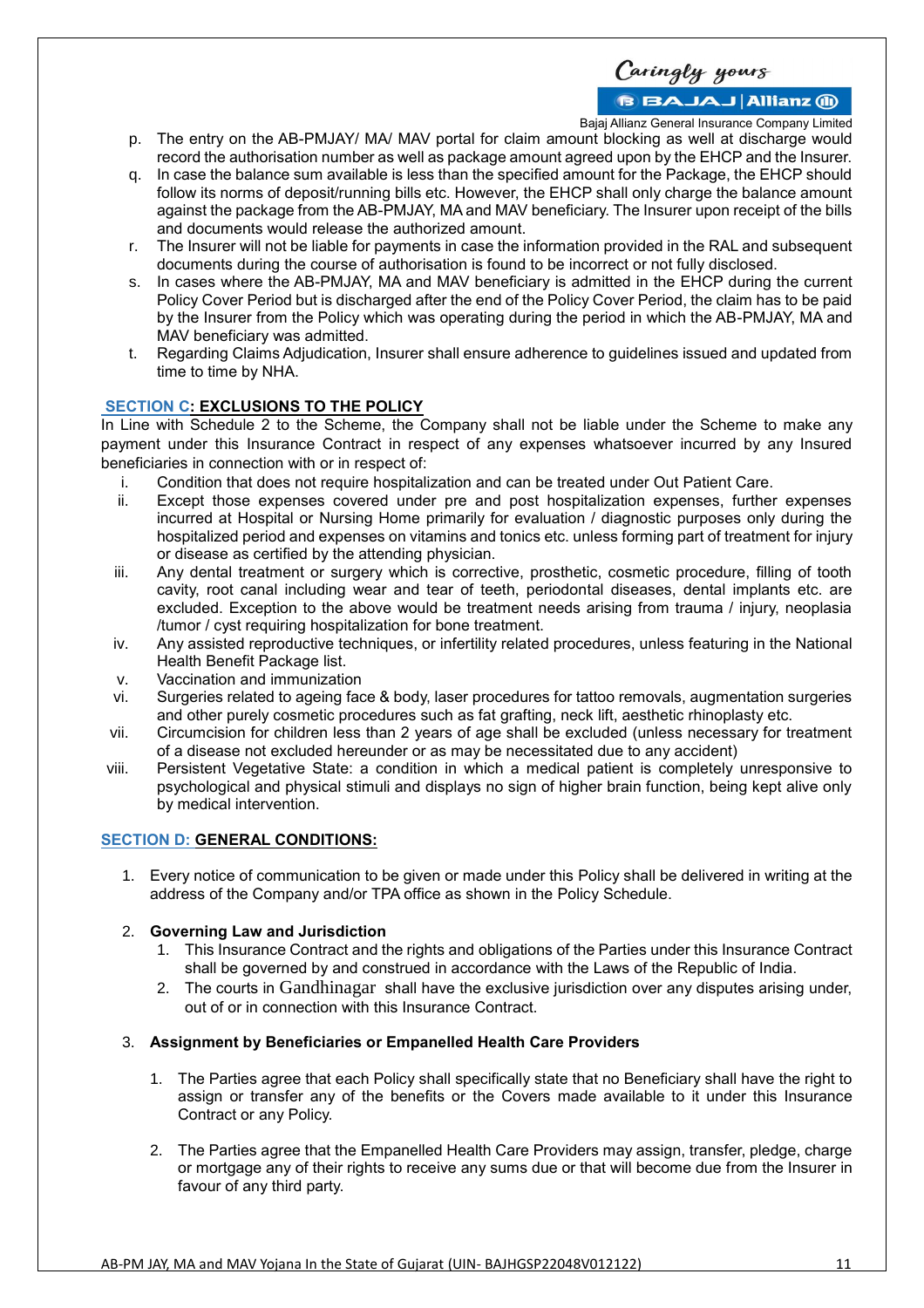**BBAJAJ Allianz M** 

Bajaj Allianz General Insurance Company Limited

Without limiting the foregoing, the Parties acknowledge that the public Empanelled Health Care Providers in the Service Area that are under the management of Rogi Kalyan Samitis may assign all or part of their right to receive Claims Payments from the Insurer in favour of the Government of Gujarat or any other department, organization or public body that is under the ownership and/or control of the Government of Gujarat.

On and from the date of receipt of a written notice from the public Empanelled Health Care Providers in the Service Area or from the Government of Gujarat, the Insurer shall pay all or part of the Claims Payments to the person(s) so notified.

#### 4. **Portability of Benefits**

- a. The benefits of AB-PMJAY will be portable across the country and a beneficiary covered under the scheme will be able to get benefits under the scheme across the country at any EHCP.
- b. Package rates of the hospital where benefits are being provided will be applicable while payment will be done by the insurance company that is covering the beneficiary under its policy.
- c. The Insurer is required to honour claims from any empanelled hospital under the scheme within India and will settle claims within 30 days of receiving them.
- d. To ensure true portability of AB-PMJAY, State Governments participating in the Scheme are deemed to be in arrangement with ALL other States through, NHA, that are implementing AB-PMJAY for allowing sharing of network hospitals, transfer of claim & transaction data arising in areas beyond the service area.
- e. Detailed guidelines of portability are provided at Schedule 9 to the Scheme.
- Note: Beneficiaries having MA and MAV cards will not have portability facility in other state.

# 5. **Claims Adjudication-**

#### **1. Claim Payments and Turn-around Time**

The Insurer shall comply with the following procedure regarding the processing of Claims received from the Empanelled Health Care Providers:

- a. The Insurer shall require the Empanelled Health Care Providers to submit their Claims electronically as early as possible as but not later than 7 days after discharge in the defined format to be prescribed by the NHA/SHA/Insurer. If EHCP fails to submit the claims within 7 days, the EHCP shall take written permission from Insurer/TPA & ISA for submission of claims. Claims submitted beyond 21 days of discharge of patients will not be admissible. However, in case of Public EHCPs this time may be relaxed as defined by SHA.
- b. The Insurer shall decide on the acceptance or rejection of any Claim received from an Empanelled Health Care Provider. Any rejection notice issued by the Insurer to the EHCP shall state clearly that such rejection is subject to the Empanelled Health Care Provider's right to file a complaint with the relevant Grievance Redressal Committee against such decision to reject such Claim.
- c. If the Insurer rejects a Claim, the Insurer shall issue an electronic (e)-notification of rejection to the Empanelled Health Care Provider stating details of the Claim summary; reasons for rejection; and details of the District Grievance Nodal Officer. E-notification of rejection shall be issued to the State Health Agency and the Empanelled Health Care Provider within 15 days (30 days for Portability Cases) of receipt of the electronic Claim. The Insurer should inform the Empanelled Health Care Provider of its right to seek redressal for any Claim related grievance before the District Grievance Redressal Committee in its e-notification of rejection.
- d. If a Claim is rejected because the Empanelled Health Care Provider making the Claim is not empanelled for providing the health care services in respect of which the Claim is made, then the Insurer shall while rejecting the Claim inform the Beneficiary of an alternate Empanelled Health Care Provider where the benefit can be availed in future. The Insurer shall be responsible for settling all claims as per timelines provided in Schedule 12 B to the Scheme.
- e. The Insurer shall make the full Claim Payment without deduction of tax, for all PHCs, CHCs, District Hospitals and other government sponsored hospitals, subject to compliance of Income Tax Act, 1961 and its Allied Rules. In case of private healthcare providers the Insurer shall make the full Claim Payment without deduction of tax, if the Empanelled Health Care Provider submits a tax exemption certificate to the Insurer within 7 days after signing the agreement with the Insurer making a Claim. If the Empanelled Health Care Provider fails to submit a tax exemption certificate to the Insurer, then the Insurer shall make the Claim Payment after deducting tax at the applicable rate.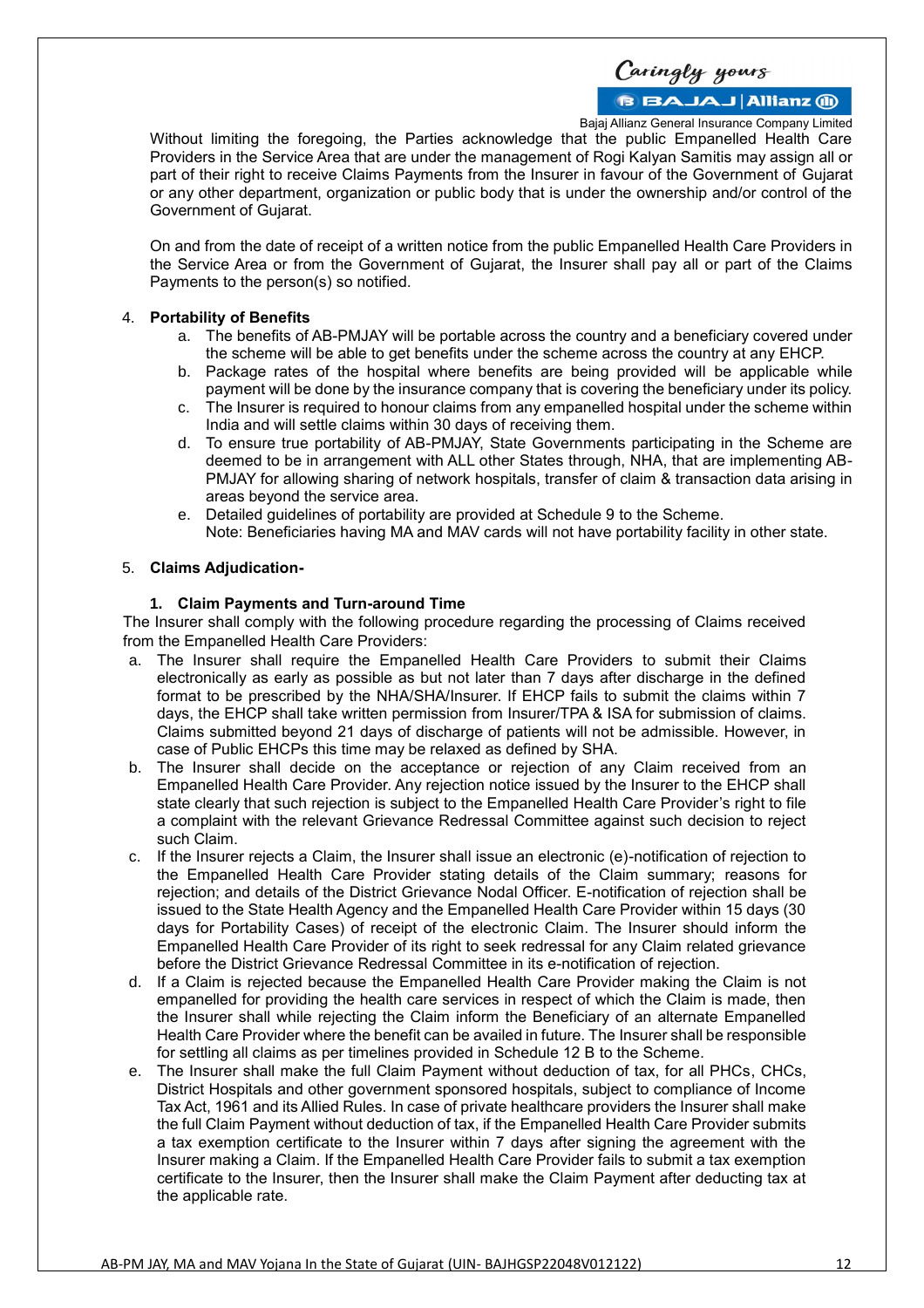Bajaj Allianz General Insurance Company Limited

Caringly yours

- f. If the Beneficiary is admitted by an Empanelled Health Care Provider during a Policy Cover Period, but is discharged after the end of such Policy Cover Period and the Policy is not renewed, then the arising Claim shall be paid in full by the Insurer subject to the available Sum Insured.
- g. If a Claim is made during a Policy Cover Period and the Policy is not subsequently renewed, then the Insurer shall make the Claim Payment in full subject to the available Sum Insured.
- h. The process specified in paragraphs (b) to (e) above in relation to Claim Payment or investigation of the Claim shall be completed such that the Turn-around Time shall be no longer than 15 days.
- i. If delay by SHA in release of Premium results in delay of Claim Payment by the Insurer beyond laid down TATs, then the same may not be considered towards penalty under Schedule 12 B to the Scheme
- j. The counting of days for the purpose of this Clause shall start from the date of receipt of the Claim.
- k. The Insurer shall make Claim Payments to each Empanelled Health Care Provider against Claims received through electronic transfer to such Empanelled Health Care Provider's designated bank account.
- l. All Claims audits/investigations shall be undertaken by qualified and experienced Medical Practitioners appointed by the Insurer to ascertain the nature of the disease, illness or accident and to verify the eligibility thereof for availing the benefits under this Insurance Contract and relevant Policy. The Insurer's medical staff shall not impart or advise on any Medical Treatment, Surgical Procedure or Follow-up Care or provide any OPD Benefits or provide any guidance related to cure or other care aspects.
- m. The Insurer shall submit monthly details of:
	- i. all Claims that are under investigation to the district nodal officer of the State Health Agency for its review;
	- ii. every Claim that is pending Beyond Turn Around Time to the State Health Agency, along with its reasons for delay in processing such Claim; and
	- iii. details of applicable penalty as per KPIs mentioned under Schedule 12 to the Scheme.
- n. The Insurer may collect at its own cost, complete Claim papers from the Empanelled Health Care Provider, if required for audit purposes. This shall not have any bearing on the Claim Payments to the Empanelled Health Care Provider.
- o. In case the insurer hires Third Party Administrator (TPA), it shall ensure that the TPA does not approve or reject any Claims on its behalf and that the TPA is only engaged in the processing of Claims. The TPA may however recommend to the Insurer on the action to be taken in relation to a Claim. However, the final decision on approval and rejection of Claims shall be made by the Insurer.
- p. The Insurer shall, at all times, comply with and ensure that its TPA is in compliance with TPA Regulations, Health Insurance Regulations and any other Law issued or notified by the IRDAI in relation to the provision of Cashless Access Services and Claims processing.
- q. The overall responsibility of the execution of the Contract will rest solely and completely with the Insurer, irrespective of whether it engages a TPA or not.
- r. With regard to submission of claims, claims processing, handling of claim queries, and all other related details, Insurer shall adhere to prevalent NHA's Claims Adjudication guideline.

| <b>Performance KPIs</b> |             |                 |                                       |         |  |  |  |
|-------------------------|-------------|-----------------|---------------------------------------|---------|--|--|--|
| SN                      | <b>KPIS</b> | <b>Timeline</b> | <b>Baseline KPI</b><br><b>Measure</b> | Penalty |  |  |  |

2. Penalty on Delay in Settlement of Claims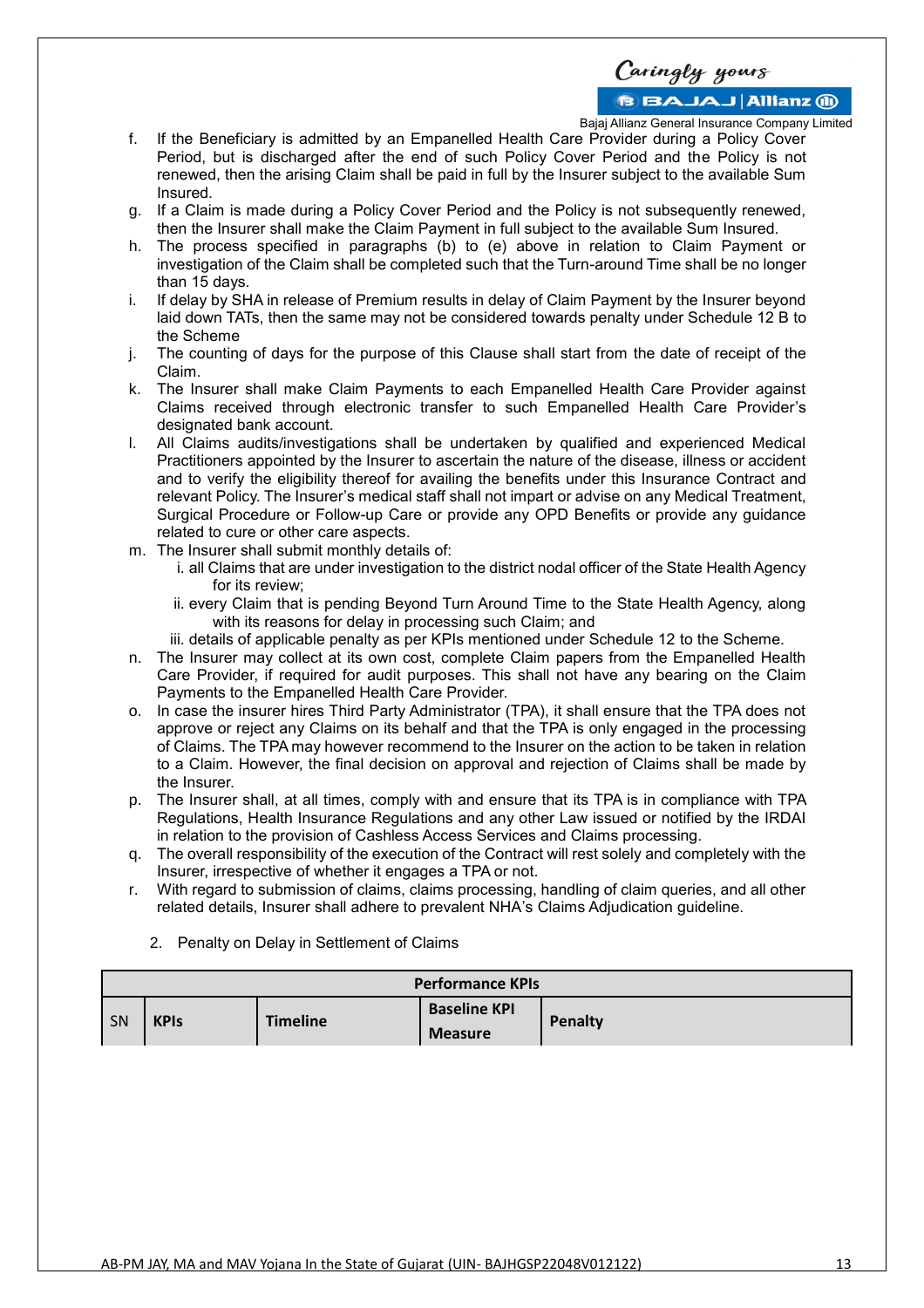|                |                                                                                                                                                                                                                                                                               |                                                                                                                                                                                                                                                                                                                                                            |                                         | Caringly yours                                                                                                                                                                                                                                                                                                                                                                                                                                                                                                                                                                                                                                                                                                                                                                                                                                                                                                                                                                                                                                                                                                                                                                       |  |  |
|----------------|-------------------------------------------------------------------------------------------------------------------------------------------------------------------------------------------------------------------------------------------------------------------------------|------------------------------------------------------------------------------------------------------------------------------------------------------------------------------------------------------------------------------------------------------------------------------------------------------------------------------------------------------------|-----------------------------------------|--------------------------------------------------------------------------------------------------------------------------------------------------------------------------------------------------------------------------------------------------------------------------------------------------------------------------------------------------------------------------------------------------------------------------------------------------------------------------------------------------------------------------------------------------------------------------------------------------------------------------------------------------------------------------------------------------------------------------------------------------------------------------------------------------------------------------------------------------------------------------------------------------------------------------------------------------------------------------------------------------------------------------------------------------------------------------------------------------------------------------------------------------------------------------------------|--|--|
|                |                                                                                                                                                                                                                                                                               |                                                                                                                                                                                                                                                                                                                                                            |                                         | <b>BBAJAJ Allianz @</b>                                                                                                                                                                                                                                                                                                                                                                                                                                                                                                                                                                                                                                                                                                                                                                                                                                                                                                                                                                                                                                                                                                                                                              |  |  |
|                |                                                                                                                                                                                                                                                                               |                                                                                                                                                                                                                                                                                                                                                            |                                         | Bajaj Allianz General Insurance Company Limited                                                                                                                                                                                                                                                                                                                                                                                                                                                                                                                                                                                                                                                                                                                                                                                                                                                                                                                                                                                                                                                                                                                                      |  |  |
| 1              | Pre-<br>authorisation                                                                                                                                                                                                                                                         | Action within 6 *<br>hours: of raising<br>preauthorization<br>request<br>(all auto approvals<br>beyond 6 hours will<br>be considered non-<br>compliance)                                                                                                                                                                                                   | 95%<br>Compliance<br>100%<br>Compliance | Compliance from compliance below<br>95% up to 90% then penalty of 5% of the<br>monthly total delayed preauthorization<br>amount<br>Compliance below 90% up to 85%<br>then penalty of 10% of the monthly total<br>delayed<br>preauthorization<br>amount<br>Compliance below 85% then penalty<br>20% of the monthly total delayed<br>of<br>preauthorization amount with one instance<br>SPD**<br>of<br>triggering<br>of<br>calculation,<br>delayed<br>(for<br>monthly<br>preauthorization amount shall<br>be the<br>amount for delayed pre- authorizations for<br>the admissions in that month. Penalty shall<br>be calculated on this amount and Insurer<br>shall pay the penalty as per Penalty Notice<br>per quarter, please see Clause 23.5 of the<br>Scheme)<br>Example:<br>if the<br>IC<br>handled<br>100<br>preauthorization in the month and failed to<br><b>TAT</b><br>for<br>16<br>20%<br>meet<br>cases.<br>preauthorization amount of only these 16<br>cases will be charged as penalty. Even if<br>the preauthorization is rejected,<br>not<br>meeting the TAT will invite the penalty<br>In case of wrongful pre-authorization<br>approval, penalty of three times over & |  |  |
| $\overline{2}$ | Scrutiny,<br>Claim<br>processing<br>and payment<br>of the claims                                                                                                                                                                                                              | Action within 15 days<br>of claim submission<br>for claims within<br>state and 30 days &<br>for claims from<br>outside state<br>(Portability cases).<br>(This is applicable if<br>the Insurer fails to<br>make the Claims<br>Payment within a<br>Turn-around Time of<br>15 days/30 days for<br>a reason other than<br>delay on the part of<br>SHA, if any) | 100%<br>Compliance<br>100%              | above the preauthorization amount<br>If the Insurer fails to make the Claim<br>Payment within Turn Around Time<br>(TAT)***, then the Insurer shall be liable to<br>pay a penal interest to the EHCP at the<br>rate of 0.1% for each claim amount for<br>every day of delay or the part thereof on<br>every delayed claim.<br>If the compliance in the month falls<br>below 85% of number claims, it will be<br>treated as one instance of SPD trigger<br>Example: if the IC processed 100 claims in<br>the month and failed to meet TAT for 16<br>claims, it will be liable to pay penalty of<br>0.1% for each claim per day of these 16<br>claims to EHCPs. It will also be treated as<br>one instance of triggering of SPD<br>In case any claim is adjudicated wrongly<br>then penalty of three times over and                                                                                                                                                                                                                                                                                                                                                                     |  |  |
|                |                                                                                                                                                                                                                                                                               |                                                                                                                                                                                                                                                                                                                                                            | Compliance                              | above the claim amount                                                                                                                                                                                                                                                                                                                                                                                                                                                                                                                                                                                                                                                                                                                                                                                                                                                                                                                                                                                                                                                                                                                                                               |  |  |
|                | Delays in<br>compliance to<br>orders of the<br>Grievance<br>Redressal<br>Committee<br>(GRC)                                                                                                                                                                                   | Beyond 30 days of<br>the date of the order<br>of the GRC                                                                                                                                                                                                                                                                                                   | 100%<br>Compliance                      | Rs. 25,000 per week or part thereof                                                                                                                                                                                                                                                                                                                                                                                                                                                                                                                                                                                                                                                                                                                                                                                                                                                                                                                                                                                                                                                                                                                                                  |  |  |
|                | *6 hours: As per threshold set in TMS<br>** Service Provider Default (SPD) is special termination clause in the agreement and triggering of<br>which is a failure to meet baseline KPIs and will be considered as Default by IC. Default herein shall occur<br>if SPD trigger |                                                                                                                                                                                                                                                                                                                                                            |                                         |                                                                                                                                                                                                                                                                                                                                                                                                                                                                                                                                                                                                                                                                                                                                                                                                                                                                                                                                                                                                                                                                                                                                                                                      |  |  |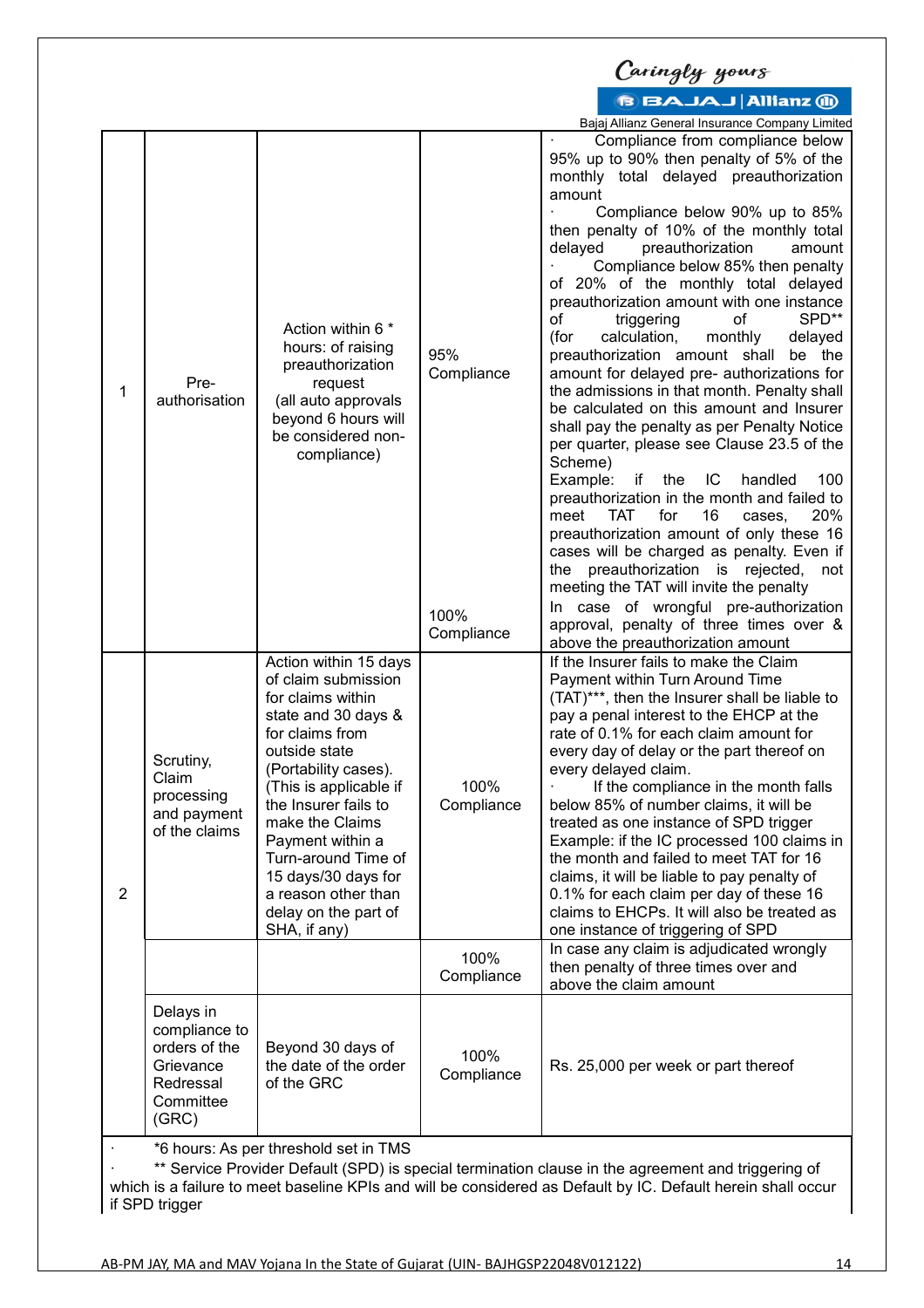Caringly yours **BBAJAJ Allianz (ii)** 

Bajaj Allianz General Insurance Company Limited

o Occurs 8 (eight) times during any one year of the agreement

In this event, agreement with IC is liable for termination and IRDAI shall be informed to take stringent actions against IC under relevant rules. However, SPD triggers shall only be applicable from 3rd month of signing of the contract

Penalty amount for Performance KPIs shall be calculated each month and Insurers shall pay all penalties imposed by the SHA within 7 working days of receipt Penalty Notice from SHA (Clause 23.5). · At any point during term of contract, if penalty amount is 10% of the total contract value, contract

shall be liable to be terminated

\*\*\* in case of claims processing, TAT will be determined as days during which claim is with IC (Excluding the days claim is pending at EHCPs end)

#### Example: 1

The day EHCP raises claim will be treated as Day 1 If IC raises query on Day 4,

and EHCP complies with query on Day 10,

IC takes action (accepting or rejection of claim) on Day 12 Payment on Day 15

# **3. Right of Appeal and Reopening of Claims**

- a. The Empanelled Health Care Provider shall have a right of appeal against a rejection of a Claim by the Insurer, if the Empanelled Health Care Provider feels that the Claim is payable. Such decision of the Insurer may be appealed by filing a grievance with the DGNO within 15 days of rejection of claim, in accordance with Clause 26 of this Insurance Contract. SHA may relax these timelines for public hospitals.
- b. The Insurer and/or the DGNO or the DGRC, as the case may be, may re-open the Claim, if the Empanelled Health Care Provider submits the proper and relevant Claim documents that substantiates their right to re-open such claims.

# **4. No Duty of Disclosure**

- a. Notwithstanding the issue of the Tender Documents and any other information provided by the State Health Agency prior to the date of this Insurance Contract, the Insurer hereby acknowledges that it does not rely on and has not been induced to enter into this Insurance Contract or to provide the Covers or to assess the Premium for providing the Covers on the basis of any statements, warranties, representations, covenants, undertakings, indemnities or other statements whatsoever and acknowledges that none of the State Health Agency or any of its agents, officers, employees or advisors or any of the enrolled Beneficiary Family Units have given or will give any such warranties, representations, covenants, undertakings, indemnities or other statements.
- b. Prior to commencement of each Policy Cover Period for any State, the State Health Agency or NHA undertake to prepare or cause a third party to prepare the Beneficiary Database as correctly as possible. The Insurer acknowledges that, notwithstanding such efforts being made by the State Health Agency, the information in the Beneficiary Database may not be accurate or correct and that the Beneficiary Database may contain errors or mistakes.

Accordingly, the Insurer acknowledges that the State Health Agency makes no warranties, representations, covenants, undertakings, indemnities or other statements regarding the accuracy or correctness of the Beneficiary Database that will be provided by it to the Insurer.

- The Insurer represents, warrants and undertakes that it has completed its own due diligence and is relying on its own judgment in assessing the risks and responsibilities that it will be undertaking by entering into this Insurance Contract and in providing the Covers to the enrolled Beneficiary Family Units and in assessing the adequacy of the Premium for providing the Covers for the Beneficiary Family Units.
- d. Based on the acknowledgements of the Insurer in this Clause, the Insurer:
	- i. acknowledges and confirms that the State Health Agency has made no and will make no material disclosures to the Insurer;
	- ii. acknowledges and confirms that the State Health Agency shall not be liable to the Insurer for any misrepresentation or untrue, misleading, incomplete or inaccurate statements made by the State Health Agency or any of its agents, officers, employees or advisors at any time, whether made wilfully, negligently, fraudulently or in good faith; and
	- iii. hereby releases and waives all rights or entitlements that it has or may have to: – make any claim for damages and/or declare this Insurance Contract or any Policy issued under this Insurance Contract declared null and void; or as a result of any untrue or incorrect statements, misrepresentation, miss- description or non-disclosure of any material particulars that affect the Insurer's ability to provide the Covers.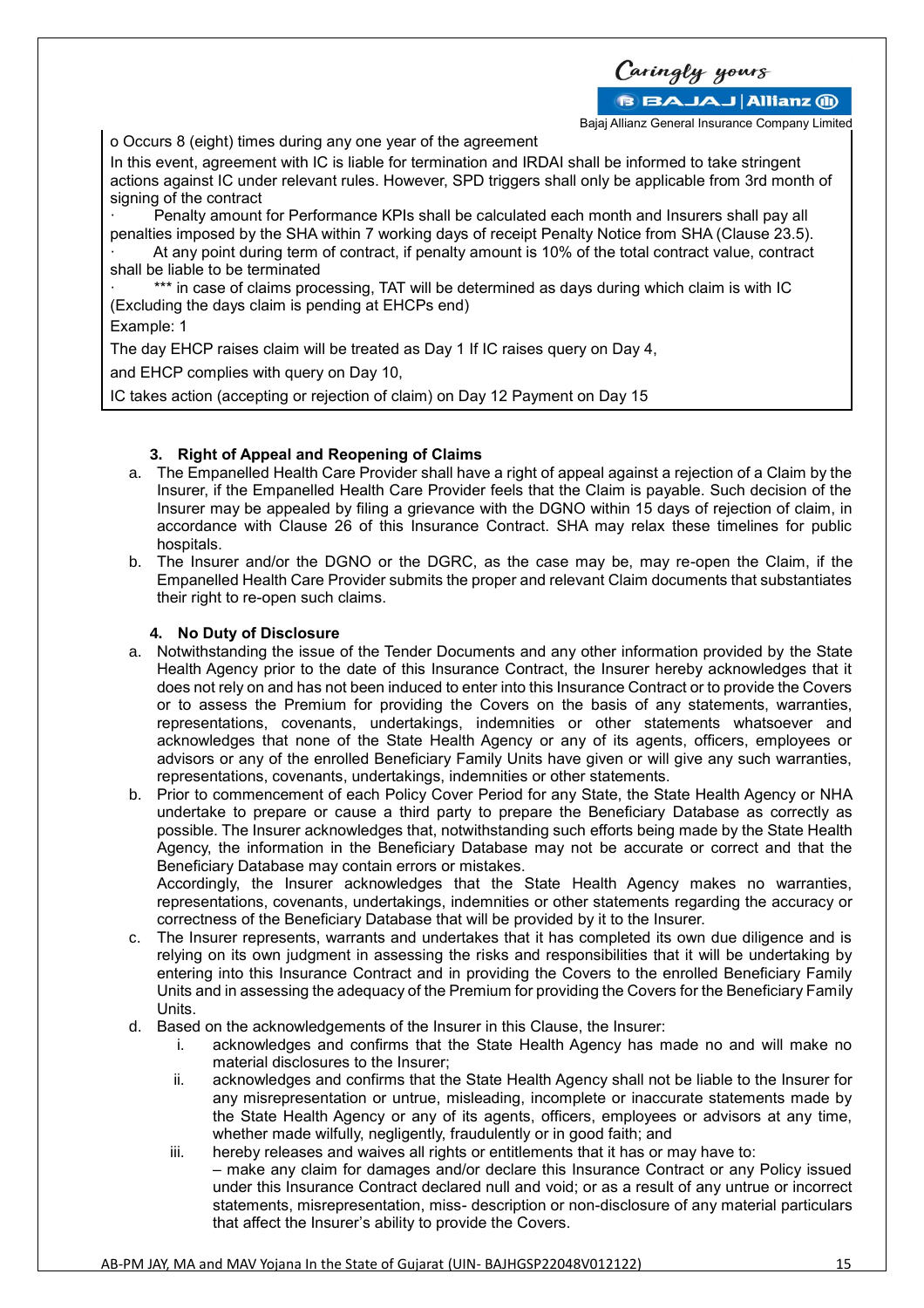

#### **5. No Contributions**

- a. The Insurer agrees that any Beneficiary Family Unit or any of the Beneficiaries or any other third party shall be entitled to obtain additional health insurance or any other insurance cover of any nature whatsoever, including in relation to the benefits provided under this Insurance Contract and a Policy, either individually or on a family floater cover basis.
- b. Notwithstanding that such Beneficiary Family Unit or any of the Beneficiaries or any third party acting on their behalf effect additional health insurance or any other insurance cover of any nature whatsoever, the Insurer agrees that:
	- i. its liability to make a Claim Payment shall not be waived or discharged in part or in full based on a rateable or any other proportion of the expenses incurred and that are covered by the benefits under the Covers;
	- ii. it shall be required to make the full Claim Payment in respect of the benefits provided under this Insurance Contract and the relevant Policy; and
	- iii. if the total expenses incurred by the Beneficiary exceeds the available Sum Insured under the Covers, then the Insurer shall make payment to the extent of the available Sum Insured in respect of the benefits provided under this Insurance Contract and the relevant Policy and the other insurers shall pay for any excess expenses not covered.

#### **6. Fraud Control and Management**

- a. The insurer is expected to have the capability of develop a comprehensive fraud control system for the scheme which shall at the minimum include regular monitoring, data analytics, ecards audit, medical audit, field investigation, hospital audit, corrective action etc. It shall comply with provisions of PMJAY, MA and MAV Anti-Fraud Guidelines and Advisories as issued time to time.
- b. For an indicative (not exhaustive) list of fraud triggers that may be automatically and on a real-time basis be tracked as provided in Schedule 13 to the Scheme. The Insurer can add more triggers to the list and track them.
- c. For all trigger alerts related to possible fraud at the level of EHCPs, the Insurer shall take the lead in immediate investigation of the case in close coordination and under constant supervision of the SHA.
- d. Investigations pursuant to any such alert shall be concluded within 07 (seven) days and all final decision related to outcome of the Investigation and consequent penal action, if the fraud is proven, shall vest solely with the SHA.
- e. The SHA shall take all such decision within the provisions of the Insurance Contract, PMJAY, MA and MAV Anti Fraud Guidelines, Recovery Guidelines and Advisories etc. and be founded on the Principles of Natural Justice and as per applicable laws.
- f. The SHA shall on an ongoing basis measure the effectiveness of anti-fraud measures in the Scheme through a set of indicators. For a list of such indicative (not exhaustive) anti-fraud measures indicators, are referred to in Schedule 14 to the Scheme.
- g. The Insurer shall be responsible for monitoring and controlling the implementation of the AB-PMJAY, MA and MAV in the State in accordance with Clause 23 of the Scheme.
- h. In the event of a fraudulent Claim being made or a false statement or declaration being made or used in support of a fraudulent Claim or any fraudulent means or device being used by any Empanelled Health Care Provider or the TPA or other intermediary hired by the Insurer or any of the Beneficiaries to obtain any benefits under this Insurance Contract or any Policy issued by the Insurer (each a Fraudulent Activity), then the Insurer's sole remedies as per the approval of SHA shall be to:
	- i. refuse to honour a fraudulent Claim or Claim arising out of Fraudulent Activity or reclaim all benefits paid in respect of a fraudulent Claim or any Fraudulent Activity relating to a Claim from the Empanelled Health Care Provider and/or any entity that has undertaken or participated in a Fraudulent Activity; and/or
	- ii. take disciplinary action against the Empanelled Healthcare provider that has made a fraudulent Claim or undertaken or participated in any unethical practices, including but not limited to issuing showcase notice, levying penalties as per provisions or refer for suspension or deempanelment to the State Empanelment Committee, with the procedure specified in Schedule 5 to the Scheme;
	- iii. terminate the services agreement with the intermediary appointed by the Insurer; and/or provided that the Insurer keeps the SHA informed of actions taken by it along with details thereof.
	- iv. The State Health Agency shall have the right to conduct a random audit of any or all cases in which the Insurer has exercised such remedies against an Empanelled Health Care Provider and/or any Beneficiary. If the State Health Agency finds that the Insurer has wrongfully de-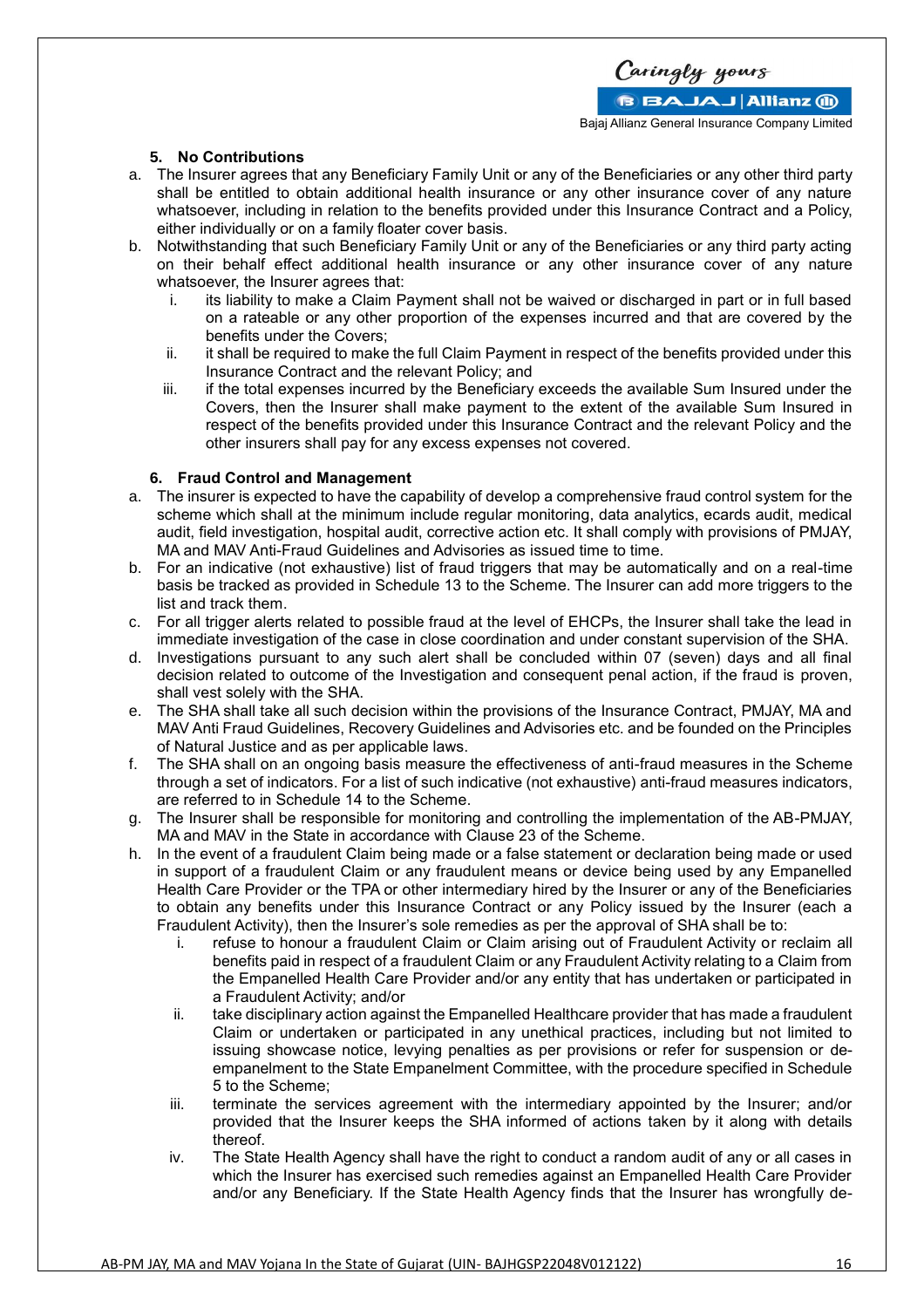Caringly yours

Bajaj Allianz General Insurance Company Limited

empanelled an Empanelled Health Care Provider, then the Insurer shall be required to reinstate such benefits to such Empanelled Health Care Provider.

- i. The Insurer hereby releases and waives all rights or entitlements to:
	- i. make any claim for damages and/or have this Insurance Contract or any Policy issued under this Insurance Contract declared null and void; or

as a result of any fraudulent Claim by or any Fraudulent Activity of any Empanelled Health Care Provider.

#### 6. **Portability Guidelines**

An Empanelled Health Care Provider (EHCP) under AB-PMJAY in any state should provide services as per AB-PMJAY guidelines to beneficiaries from any other state also participating in AB-PMJAY. This means that a beneficiary will be able to get treatment outside the EHCP network of his/her Home State.

Any empanelled hospital under AB-PMJAY will not be allowed to deny services to any AB-PMJAY beneficiary. All interoperability cases shall be mandatorily under pre-authorisation mode and preauthorisation guidelines of the treatment delivery state in case of AB-PMJAY implementing States / UTs or indicative pre-authorisation guidelines as issued by NHA, shall be applicable. In this regard the guidelines in Schedule 9 to the Scheme will be followed.

7. **Payment Of Premium**

The SHA shall ensure payment of the premium as per the following ratio. Centre Govt : State Govt Premium Ratio = 60:40

# 8. **Migration of Policies Post Termination**

- a. At least 120 days prior to the expiration of this Insurance Contract or the Termination Date, the SHA may issue a written request to the Insurer seeking a migration of the Policies for all the districts in the Service Area (Migration Request) to another insurance company (New Insurer).
- b. Once the SHA has issued such a Migration Request:
	- i. The SHA shall have the right to identify the New Insurer to whom the Policies will be migrated up to 30 days prior to the expiration date or the Termination Date.
	- ii. The SHA shall also have the right to withdraw the Migration Request at any time prior to the 30 days period immediately preceding the expiration date or the Termination Date. If the SHA chooses to withdraw the Migration Request, then the remaining provisions of this Clause 28.6 shall not apply from the date of such withdrawal and this Insurance Contract shall terminate forthwith upon the withdrawal of the Migration Request. The reasons for withdrawal of Migration Request shall be placed on record by SHA.
- c. Upon receiving the Migration Request, the Insurer shall commence preparing Claims data, and current status of implementation of training provided to Empanelled Health Care Providers and any other information sought by the SHA in the format prescribed by the SHA at that point in time.
- d. Within 7 days of receiving notice of the New Insurer, the Insurer shall promptly make available all of the data prepared by it to the New Insurer.
- e. The Insurer shall not be entitled to: (i)
	- i. refuse to honour any Claims made by the EHCPs on or before the date of expiration or the Termination Date until the migration process has been completed and the New Insurer assumes all of the risks under the Policies for the Service Area; or
	- ii. cancel the Policies for the Service Area until the migration process has been completed and the New Insurer assumes all of the risks under the Policies for the Service Area; or
	- iii. charge the SHA, the New Insurer or any third person with any commission, additional charges, loading charges or otherwise for the purpose of migrating the Policies to the New Insurer.
- f. The Insurer shall be entitled to retain the proportionate Premium for the period between the date on which a termination notice has been issued and the earlier to occur of: (x) the date on which the New Insurer assumes all the risks under the Policies; and (y) the date of withdrawal of the Migration Request (the Migration Termination Date).

#### 9. **Refund of Premium and Payment of Additional Premium at the end of contract period-**

a. The SHA shall issue a letter to the Insurer stating the Insurer's average Claim Ratio for the entire Term of Policy Cover Period for the State. If the contract is terminated earlier by the SHA, date of termination of Policy shall be considered as Term for Policy Cover Period and stated for Insurer's average claim Ratio. In the letter, the SHA shall indicate the amount of premium that